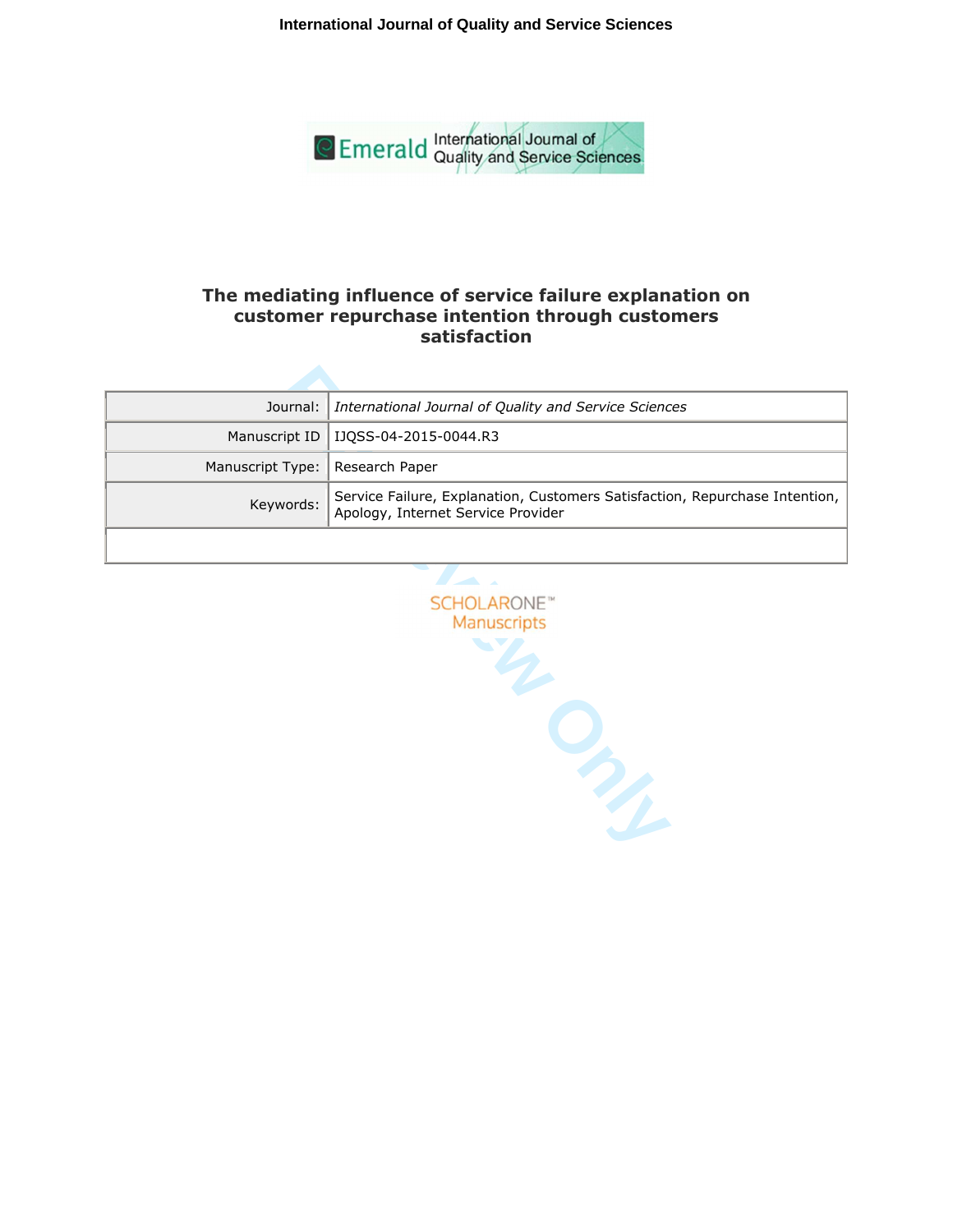$\mathbf{1}$  $\overline{2}$ 

# **The Mediating Influence of Service Failure Explanation on Customer Repurchase Intention through Customers Satisfaction**

# **Introduction**

For any date the hecessary steps to femety the<br>time in inevitable, an effective recovery strategy can<br>a. The need to research effective recovery strategies<br>t future consumer behaviour such as future purchas<br>gative outcomes Failure to deliver consistent service is detrimental to the success of organisations and a significant inconvenience to consumers. In the unfortunate event of failure, the firm should acknowledge their failure and take the necessary steps to remedy the situation. Although a degree of service failure is inevitable, an effective recovery strategy can give the company an edge over the situation. The need to research effective recovery strategies is highlighted by the claim that it can affect future consumer behaviour such as future purchase intentions (Swanson and Kelley, 2001). Negative outcomes of service failure have been demonstrated in many prior studies (Mikael 2013; Wang, Hsu and Chih 2014). Past studies agreed on five common outcomes which include dissatisfaction, complaining, switching, negative word-of-mouth, and ceasing to patronise that particular service provider. In their attempt to mitigate the negative outcomes of service failures, many researchers emphasised the importance of successful recovery efforts. Such efforts benefit organisations by improving customer perceptions and enhancing customer loyalty, among others.

Globally, telecommunication is one of the fastest growing service industries, largely due to the Internet and related products and services. The advent of the internet has completely changed human society and lifestyles. Given the dependency of contemporary human life on the internet, providing stable internet service is a major challenge for internet service providers. This is evident in Hardeep and Pinkey's (2013) finding that customer complaints regarding internet service failure has seen tremendous increase compared with the last two decades. These complaints centre on fluctuating speeds and poor coverage, among others. Ana *et al.* (2011)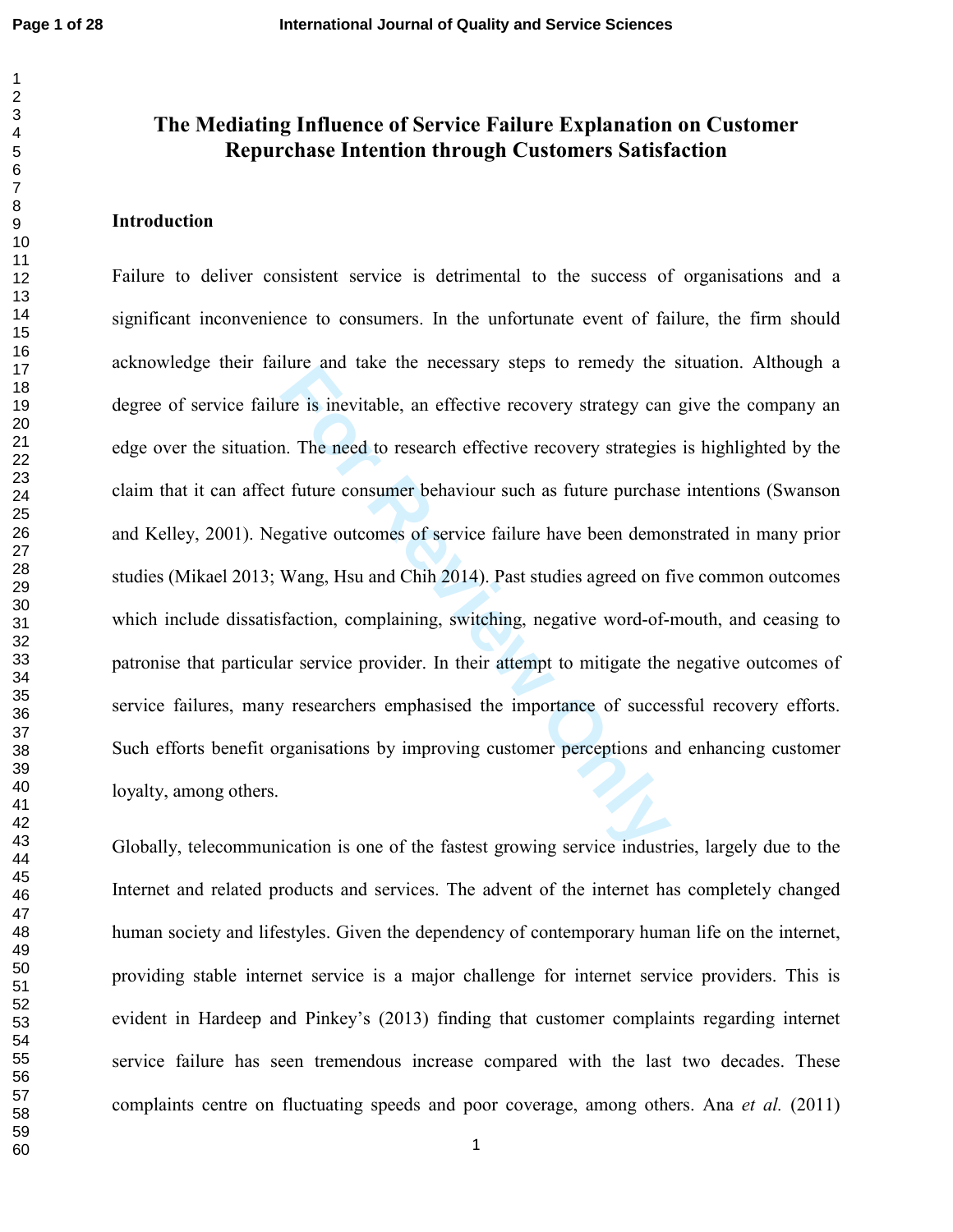Interest feel about an encountered failure. Many protectively mitigate service failures (Koushiki, 2013).<br>
on' using four dimensions including justification, sany researchers regard Bies' four components as<br>
vertheless rem opined that such failures could have catastrophic consequences on the organisation be it the service provider or service subscriber. When customers experience service failure, companies can either offer a tangible recovery in the form of compensation for example, or intangible recovery such as offering an explanation or apology (Wang and Mattila, 2011). Little is known about the role of service failure explanation in service recovery and its impact on customer satisfaction and repurchase intention. According to Suveera (2014), recovery efforts play a crucial role in how customers feel about an encountered failure. Many prior studies identified that explanation can effectively mitigate service failures (Koushiki, 2013). Bies (1987) illustrates and defines 'explanation' using four dimensions including justification, reference, excuse, and apology. Although many researchers regard Bies' four components as effective measures of explanation, there nevertheless remains strong indication that this concept has yet to be thoroughly studied (Daniel *et al.*, 2012).

For many reasons, service failure is unavoidable. To help contain the negative consequences of service failure, organisations emphasise the importance of customer service. With this in mind, this study endeavours to understand how upon service failure explanation affects customer satisfaction. Moreover, this study also aims to unlock the secret of consumers' repurchase intention after listening explanation from the service providers. Despite the focus of many prior studies on service failure, among the unique contributions of this study that set it apart from past studies is that most prior studies examined 'explanation' as a single factor influencing customer satisfaction, whereas this study examines how consumers react to different types of explanation when encountering service failure. Similarly, whereas most prior studies predominantly focus on the direct influence of explanation on customer satisfaction, this study examines the mediating effect of excuse, justification, reference, and apology inherent in explanation on repurchase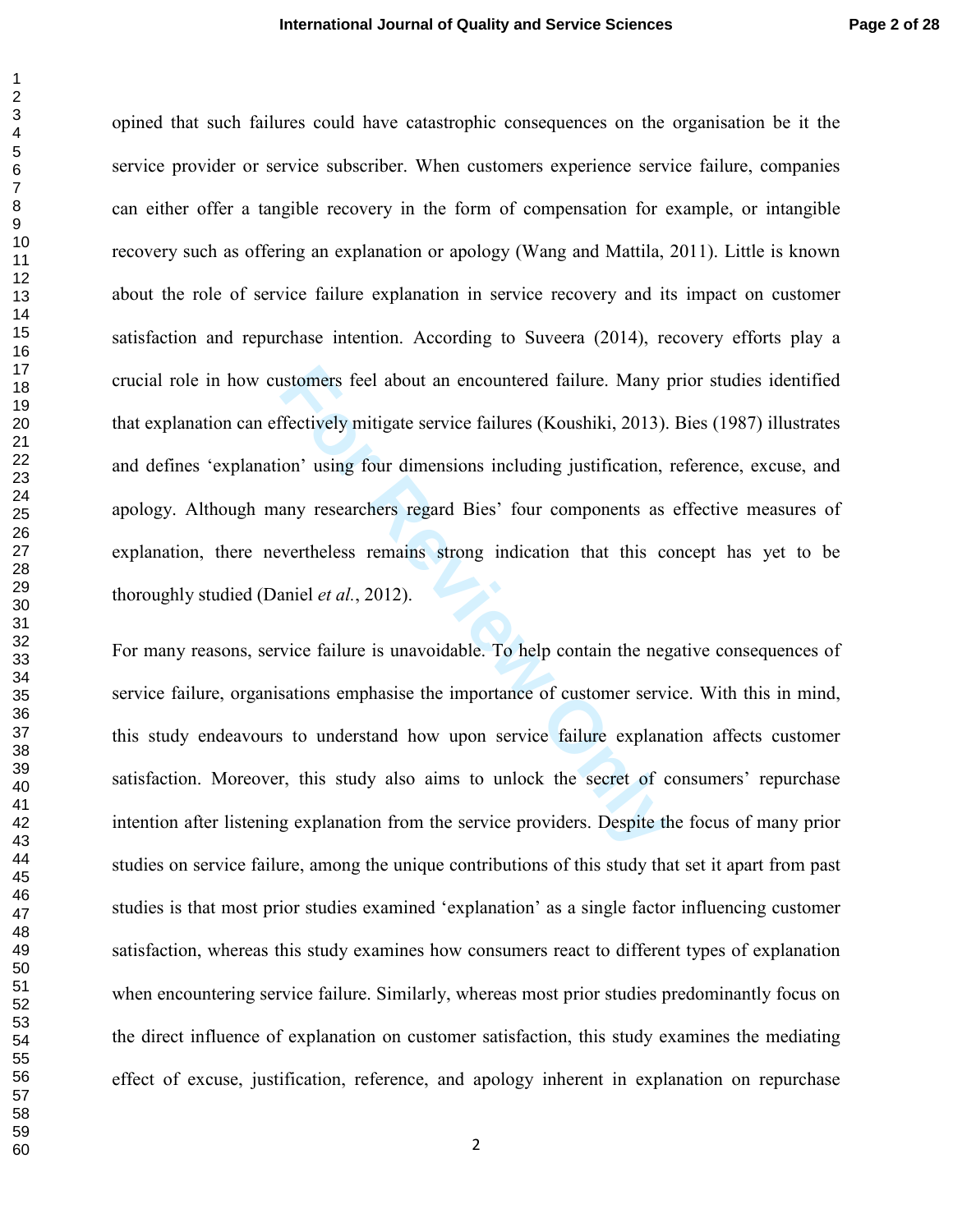intention through customer satisfaction. Hence, this study will certainly fill the lacuna in existing knowledge about categorising explanation into intangible recovery efforts and the measure of their efficacy towards bringing about positive outcomes such as greater customer satisfaction and repurchase intentions.

# **Literature Review**

# **Dimensions of Explanation**

Offering an explanation is a basic yet effective strategy when consumers experience service disruption. Bies (1987) classified explanation into the following four main streams:

- Excuse. Service providers use excuse to attribute the root of the problem to external reasons. In this case, the service provider is trying to evade responsibility for the incident.
- Justification. This is similar to excuse as they both attribute the failure to external reasons; however, in justification the service provider accepts that it is their responsibility to fix the failure. In this regard, the cause of failure must be justified.
- **Fourier 10** Solvid Explanation into the following four main<br> **For Providers** use excuse to attribute the root of th<br>
case, the service provider is trying to evade respons<br>
This is similar to excuse as they both attribute • Reference: This compares a customer's current situation with those who have experienced worse failures. Apparently, such an action will reduce the negative perception of customers of the current situation by comparing their experience with those who have experienced worse, thereby regarding their experience "not that awful".
- Apology: This is an expression of regret. Admitting what has occurred is the responsibility of the service provider and offering an apology may be necessary in almost every case.

Studies have shown that customers in western societies expect efficient explanations from their service provider (Wang and Mattila, 2011). Another study has shown that eastern countries have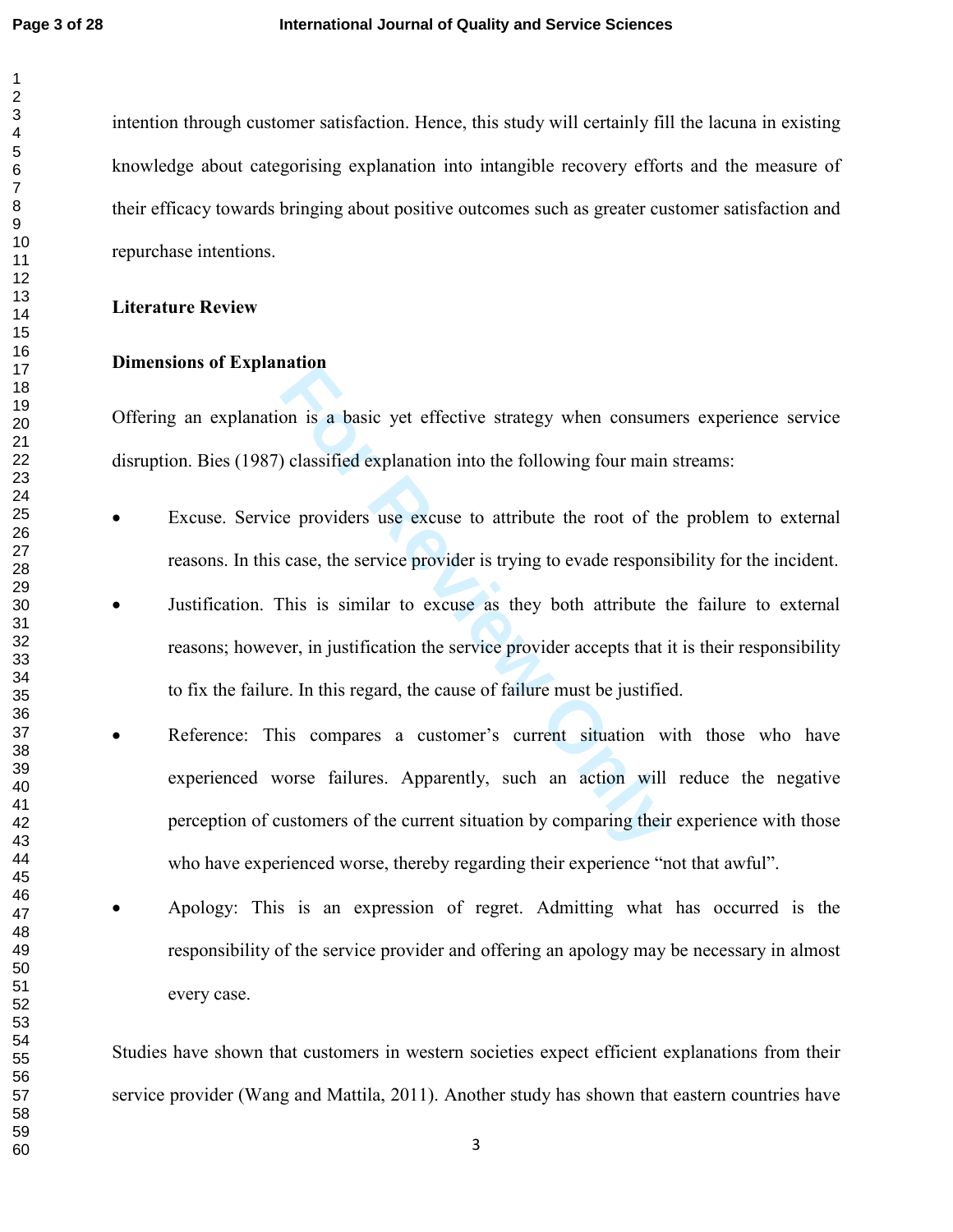a tendency to search for internal reasons for the failure (Mattila and Patterson, 2004). This supports the premise that in eastern countries explanation is a sufficient strategy to recover from the failure. However, such a claim may require greater empirical evidence in order to be justified.

e a memorable experience for customers which c<br>chers contend that no comprehensive theories exist t<br>produce favourable results (Hsin-Hui et al. 2011; Ya<br>h *et al.* (2010) suggested that customers tend to be<br>splanation by t According to Tammo *et al.* (2014), providing an explanation for the failure and offering compensation can mitigate dissatisfaction. Similarly, Davoud *et al.* (2012) found that using such a technique can create a memorable experience for customers which can foster satisfaction. However, many researchers contend that no comprehensive theories exist to which support when and how explanations produce favourable results (Hsin-Hui et al. 2011; Yang 2012; Kai-Yu et al. 2014). Moreover, Beth *et al.* (2010) suggested that customers tend to be highly satisfied when they are offered an explanation by the company after which they consider the company more credible.

However, there are significant inconsistences in the previous findings focusing on the effect of different types of explanation on customer satisfaction. For instance, researchers found that excuse is more effective than justification (Bradley and Sparks, 2012). In contrast, Thomas and Tracy (2014) found that excuse is relatively less favourable than justification, and this is more sensible since customers who receive an excuse tend to react negatively. According to Sparks and Fredline (2007), the efficacy of the four components of explanation (excuse, justification, reference, and apology) in service failure episodes are unclear. According to previous studies, the use of explanation may not have favourable outcomes when the severity of failure is considerable (Folger and Cropanzano, 1998). This means that the severity of failure can play a moderating effect and in situations wherein failure is serious, there is a chance that explanation

 $\mathbf{1}$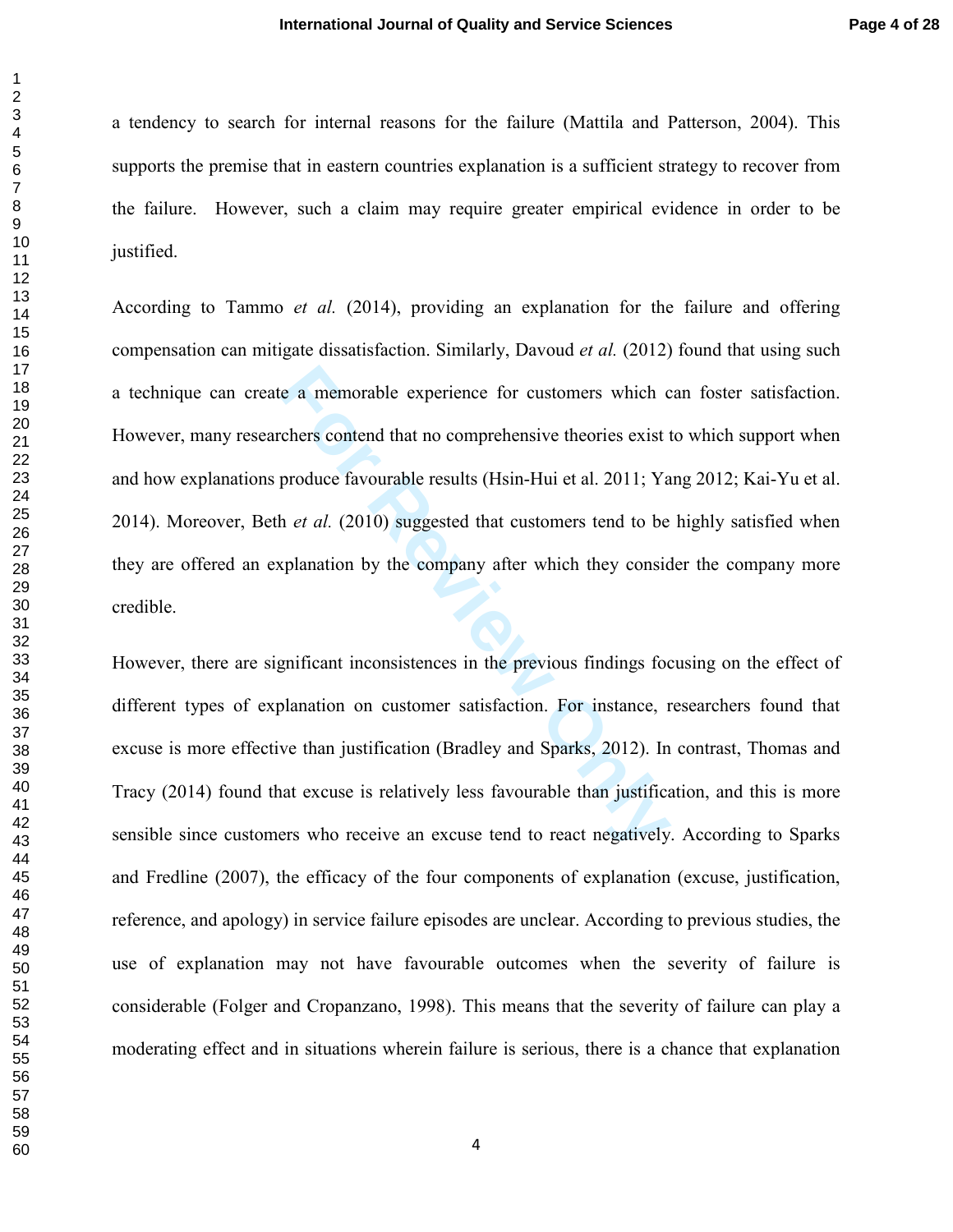$\mathbf{1}$  $\overline{2}$ 

will not suffice as a recovery mechanism, however, the generalizability of such an argument must be empirically tested. **Satisfaction with Recovery Strategies and Repurchase Intention**  Komunda and Osarenkhoe (2012) suggested that customer satisfaction as the "main theme of

ore precisely, it a customer is unstantined with ser-<br>isfied with an unsuccessful recovery or vice versa. *A*<br>that manage successful recoveries enhance their cu<br>The fact that less than 50 per cent of complaints ar<br>tomers' service recovery". According to Miller *et al.* (2000), service recovery can be considered another service experience. More precisely, if a customer is dissatisfied with service failure, he or she can similarly be dissatisfied with an unsuccessful recovery or vice versa. According to Michel *et al.* (2009), companies that manage successful recoveries enhance their customers' opinion over the quality of service. The fact that less than 50 per cent of complaints are attended shows how companies neglect customers' right to receive a satisfactory response for the failure (Graham and Beverly, 2012). Michel and Meuter (2008) reported that only 30 per cent of customers are satisfied with the company's effort in recovering from the failure.

Different types of failure and the ensuing recovery can influence customer satisfaction and future intention (Kristen et al. 2014). Tsai *et al.* (2014) suggested that the willingness of the firm to recover from a failure and prevent its repeated occurrence can enhance customer satisfaction. This eventually yields positive word-of-mouth (WOM), loyalty, and a high level of trust in customers (Kau and Loh, 2006). In contrast, unsuccessful recovery may elicit negative behavioural intentions such as negative word-of-mouth and discontinued purchase or subscription to the service. Studies have shown that a customer who has encountered a bad experience may tell 10 to 20 people (Zemke, 1999). Zhu *et al.* (2004) cited the example of service companies like Federal Express and Xerox to show that recovering from service failure can cost some 30 per cent of revenue. They also found that 70 per cent of recovery efforts are misguided due to a general neglect of what customers require from a recovery (Amro and Rana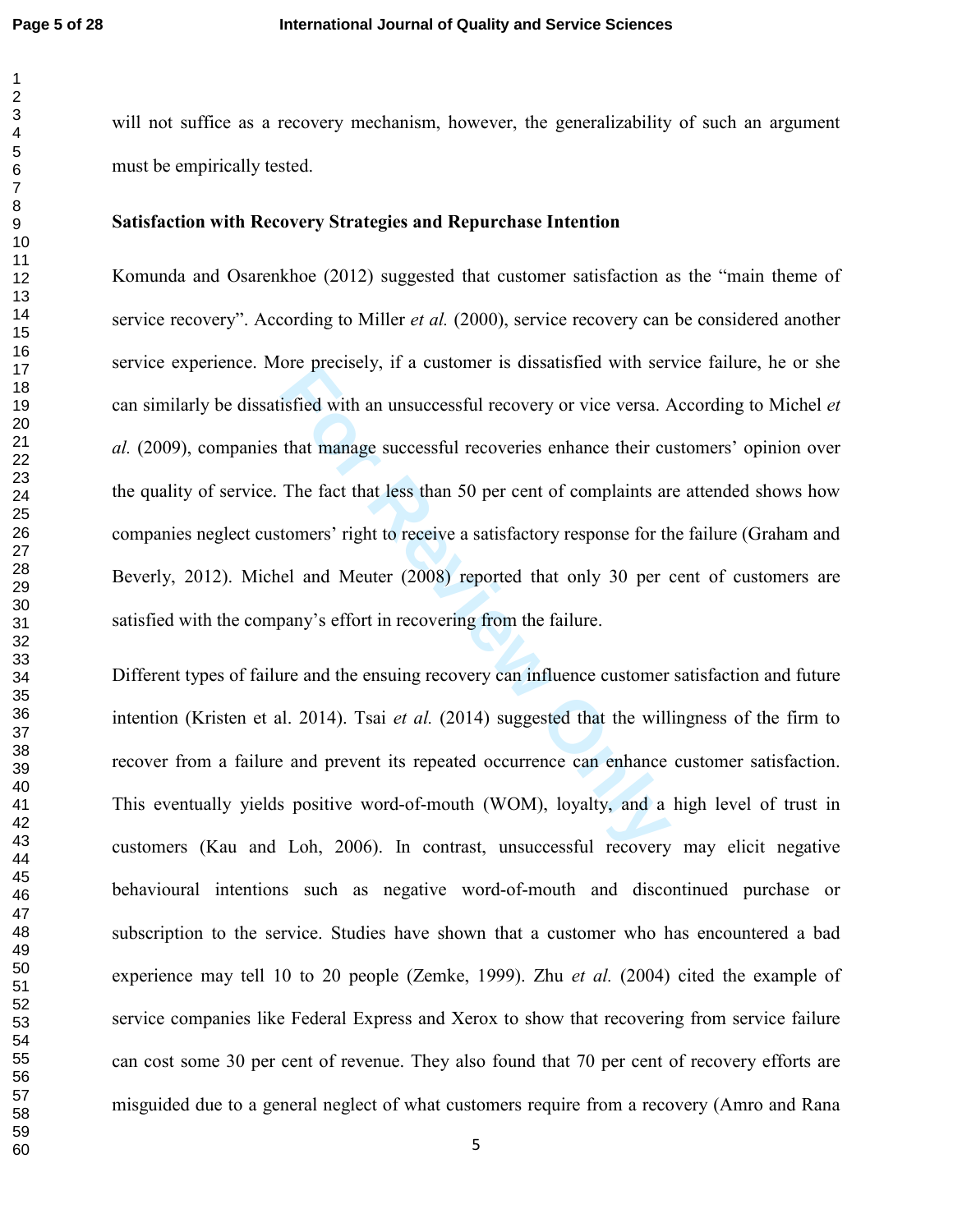2014). This highlights the importance of providing justification after service failure for procuring consumer satisfaction.

It to spread negative word-of-mouth (NWOM) and an<br>
Beth *et al.*, 2010). Recovery efforts can exert a<br>
Goodwin and Ross, 1992; Kelley *et al.*, 1994). An<br>
y of recovery efforts, Jean (2012) argued that it is<br>
1 continue su Similarly, many prior studies investigated post-decision behaviour of end-consumer after consulting with the organisation during service disruption (Tammo *et al.*, 2014). The majority of such studies concluded that in the event of service failure, companies must select a suitable recovery or risk discontinued purchases or subscriptions. Studies have reported that when failure occurs, customers tend to spread negative word-of-mouth (NWOM) and are unlikely to purchase again (Mikael 2013; Beth *et al.*, 2010). Recovery efforts can exert a positive influence on repurchase intention (Goodwin and Ross, 1992; Kelley *et al.*, 1994). Among those who have questioned the efficacy of recovery efforts, Jean (2012) argued that it is not necessary the case the all customers will continue subscribing to the service despite recovery efforts. This is probably due to substandard recovery efforts. This possibility emphasises the importance of examining the mediating effect of explanation on consumer repurchase intention through customer satisfaction.

# **Hypotheses Development**

**Excuse:** By definition, excuse is a method of shifting the customer's opinion to external reasons implying that the company is not responsible for the failure. According to Bradley and Sparks (2012), using such a technique increases the possibility that customers believe what happened was beyond the firm's control. However, recent studies found high levels of satisfaction from the use of excuse as an explanation compared to other types of explanation (Bradley and Sparks, 2012). This is debatable, as using such a technique can increase the likelihood of negative customer perceptions of the firm's accountability. Absolving of all responsibility can result in negative responses from customers (Conlon and Murray, 1996). Wang and Matilla (2011)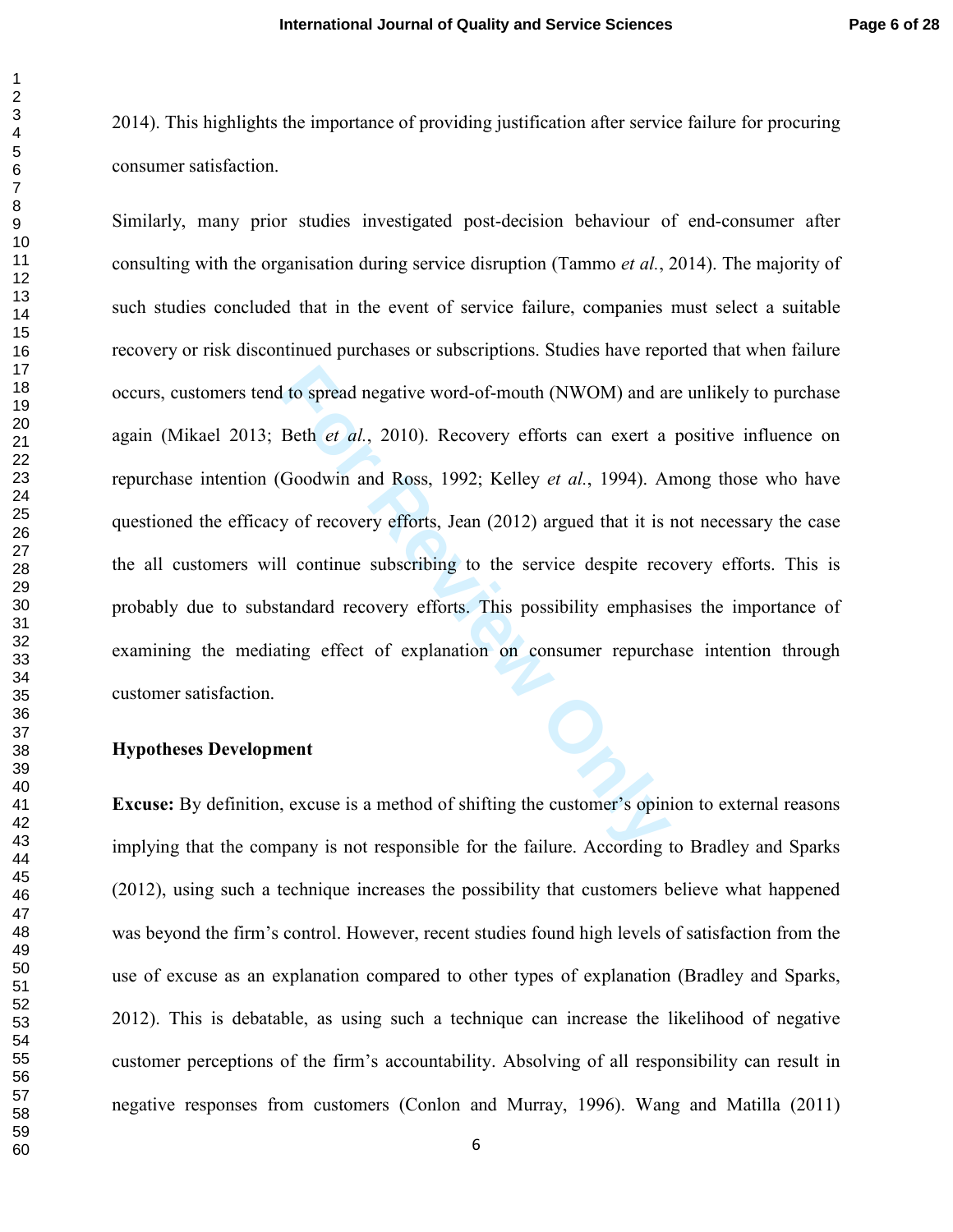suggested that justification is more favourable rather than using excuse to shrug off responsibility; however, their findings show that both East Asians and Westerners perceive the fairness of excuse and justification as the same. Studies typically found that angry customers usually evaluate excuse as an unfavourable response (Tax *et al.*, 1998; Wang and Mattila, 2011).

**H1**: There is significant negative effect of excuse on customer satisfaction and repurchase intention in the process of service recovery.

ation is similar to excuse, however, unlike exfailure is accepted. Conlon and Murray (1996) for received better customer evaluation com According to Lee and Park (2010), there are in meta-analysis of 36 studies by Shaw *et* **Justification**: Justification is similar to excuse, however, unlike excuse, in justification, responsibility of the failure is accepted. Conlon and Murray (1996) found that firms which implemented justification received better customer evaluation compared to those that implemented excuse. According to Lee and Park (2010), there are inconsistencies between findings such as the meta-analysis of 36 studies by Shaw *et al.* (2003) who concluded that excuses are more promising than justification. In contrast, other studies support the fact that the nature of justification, which contains accepting the full responsibility for failure, is perceived more favourably by customers than evading responsibility through the use of excuse (Wang *et al.*, 2014). Generally, the logical explanation is supportive of such a claim. Researchers identified various factors that can lead to increased positive evaluations of a firm's responses such as believability, being responsible, appropriateness, and consideration (Hareli, 2005). Hence, it is clear that justification is considered more reasonable than excuse and yields more positive outcomes among customers.

**H2**: There is significant positive effect of justification on customer satisfaction and repurchase intention in the process of service recovery.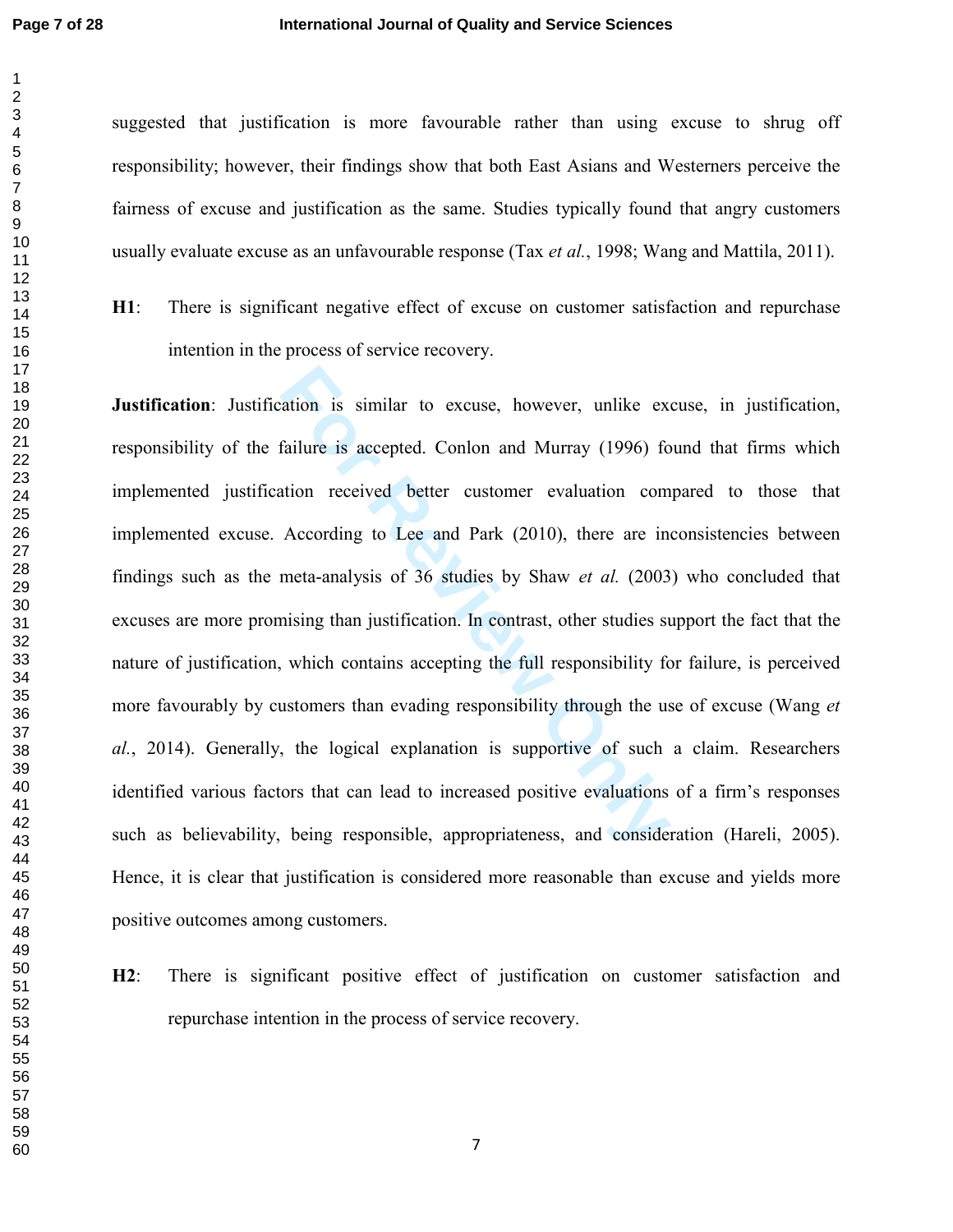**Reference:** Employing reference as an explanation reduces customer anger by helping them realise that there are others who experienced worse scenarios. Wang and Matilla (2011) found that Westerns are more receptive to reference and find it more convincing compared to their Eastern Asian counterparts. However, there is a lack of empirical research on the effect of reference on customer satisfaction and repurchase intention. Following the rationale given by Bies (1987), referential accounts can lower the negative aspects of experiencing failure, which leads to the following hypothesis.

**H3**: There is significant positive effect of reference on customer satisfaction and repurchase intention in the process of service recovery

hypothesis.<br>
icant positive effect of reference on customer satist<br>
process of service recovery<br>
al recoveries are better used in process failures (Sm<br>
e of recoveries such as offering an apology. This ca<br>
es the goodwill **Apology:** Interpersonal recoveries are better used in process failures (Smith *et al.*, 1999) which implies the importance of recoveries such as offering an apology. This can lower the anxiety of customers and indicates the goodwill of the company to take responsibility and to show their penitence (Boshoff and Leong, 1998). Using apology can also reduce the likelihood of negative outcomes of service failure such as NWOM (Nguyen and McColl-Kennedy, 2003). However, apology may not be very effective for outcomes such as repurchase intention (Davidow, 2003). Bradley and sparks (2012) found that using apology resulted in higher levels of satisfaction in customers when accompanied with high quality explanations. Johnston and Fren (1999) found that in both serious and less serious failures, apology is an appropriate recovery effort. The importance of using such a strategy is highlighted by numerous researches. Hence, we hypothesise:

**H4**: There is significant positive effect of apology on customer satisfaction and repurchase intention in the process of service recovery.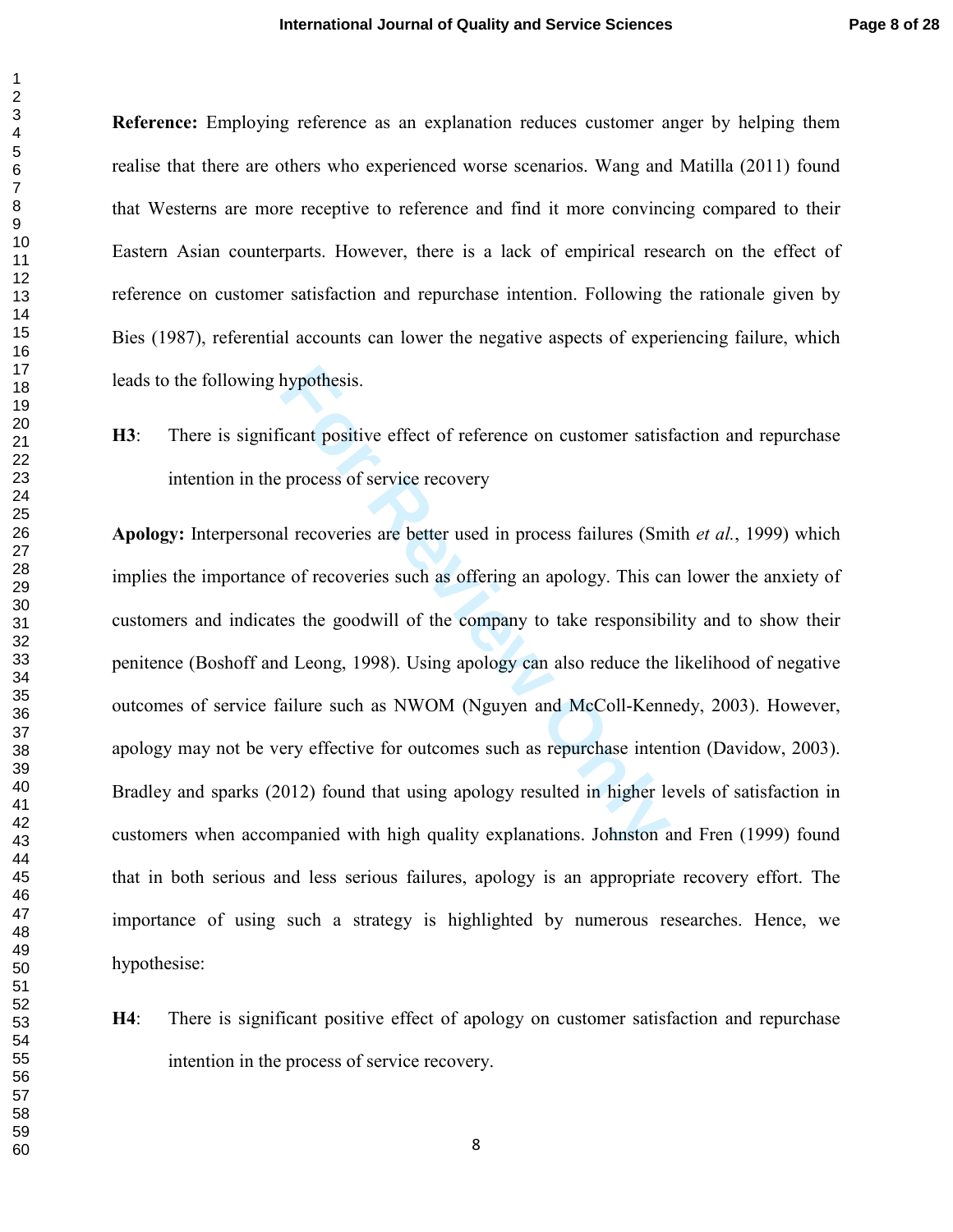#### $\overline{2}$

# **Mediating Effect of Customer Satisfaction**

al., 2009; Johnston and Michel, 2008; Bhandari et a<br>cessful recovery, customers can still be dissatisfied<br>to purchase from the company (Mabel and Aihi<br>lising customer satisfaction is crucial as satisfaction<br>ntentions.<br>tion To better perceive the mediating role of satisfaction, we review the positive outcome of service recoveries and the relationship between customers satisfaction and repurchase intention. Repurchase intention is considered an outcome of satisfaction (Daniel *et al.*, 2012; Maria *et al.*, 2013; Lin and Ding, 2005). Many researchers have suggested that successful service recovery can result in customer satisfaction which in turn can bring favourable outcomes such as repeat purchase (de Matos *et al.*, 2009; Johnston and Michel, 2008; Bhandari *et al.*, 2007; Harris *et al.*, 2006). In spite of successful recovery, customers can still be dissatisfied with an incident buy nevertheless continue to purchase from the company (Mabel and Aihie, 2012). The role of service recovery in realising customer satisfaction is crucial as satisfaction has yielded a positive impact on repurchase intentions.

- **H5a:** Customer intention to repurchase is reduced by (a) using excuse through reduced customer satisfaction.
- **H5b:** Repurchase intention is increased by (b) using justification through increased customer satisfaction.
- **H5c:** Repurchase intention is increased by using reference through increased customer satisfaction,
- **H5d:** Repurchase intention is increased by using apology through increased customer satisfaction.

# **Fig 1: Proposed Model**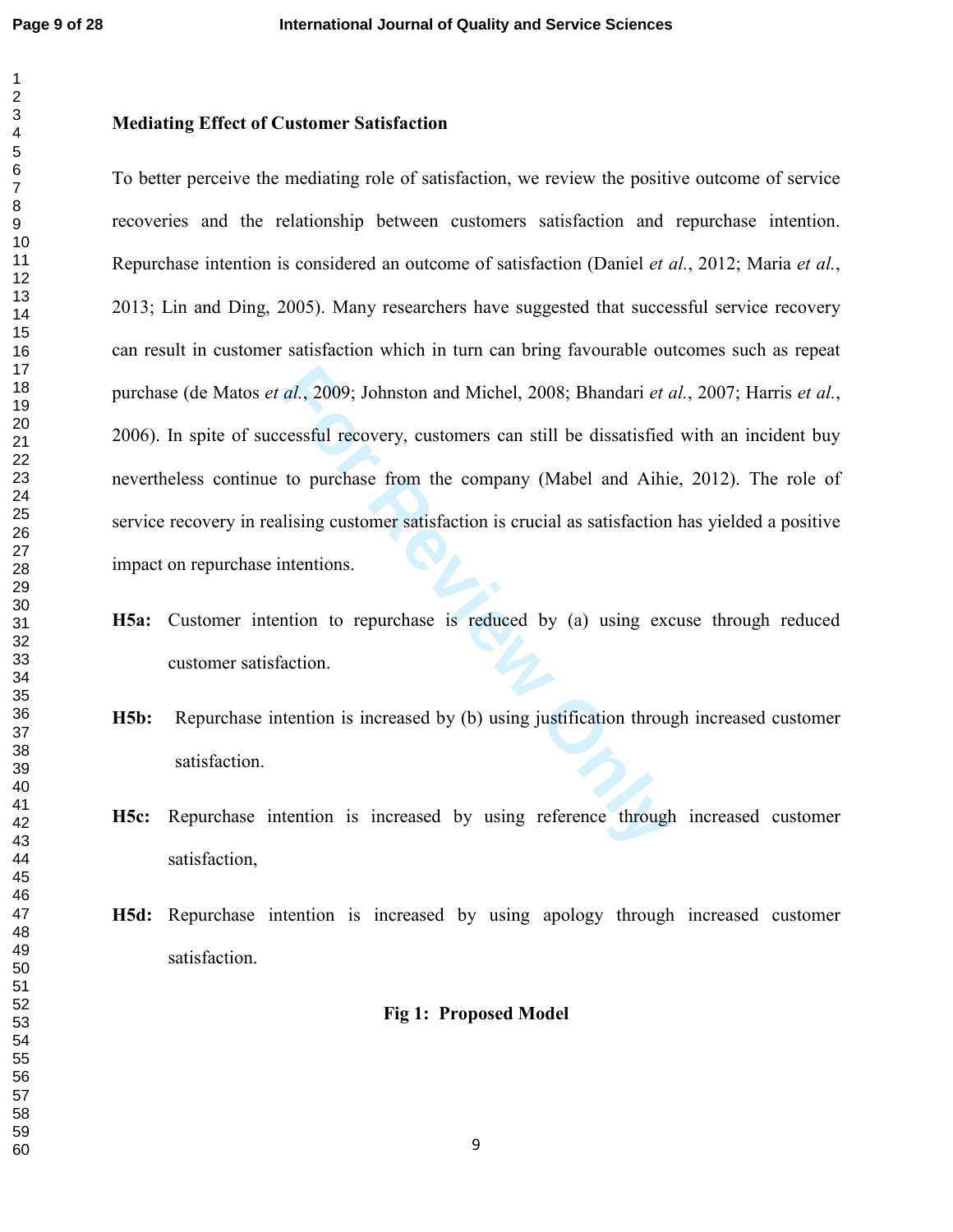

#### **Legend**



Mediating Effect

# **Methodology**

# **For Review Only Sampling and Procedure**

This study aims to establish and verify the hypothesised relationships between repurchase intentions of broadband subscribers towards service failure explanation components given by Malaysian internet service providers. The sample represents the population consisting of Malaysians who use high speed internet broadband and encountered service failure at least once in their subscription period. From the customer complaints database of four prominent internet service providers in Malaysia, this study identified 1563 internet users complained of service disruption during December 2013 to April 2014. The subscription period for 654 of the sampled 1563 users was set to expire by the middle of 2014. An e-mail had been sent to all 1569 users that included a cover letter explaining the objectives of this study. Data collection through e-mail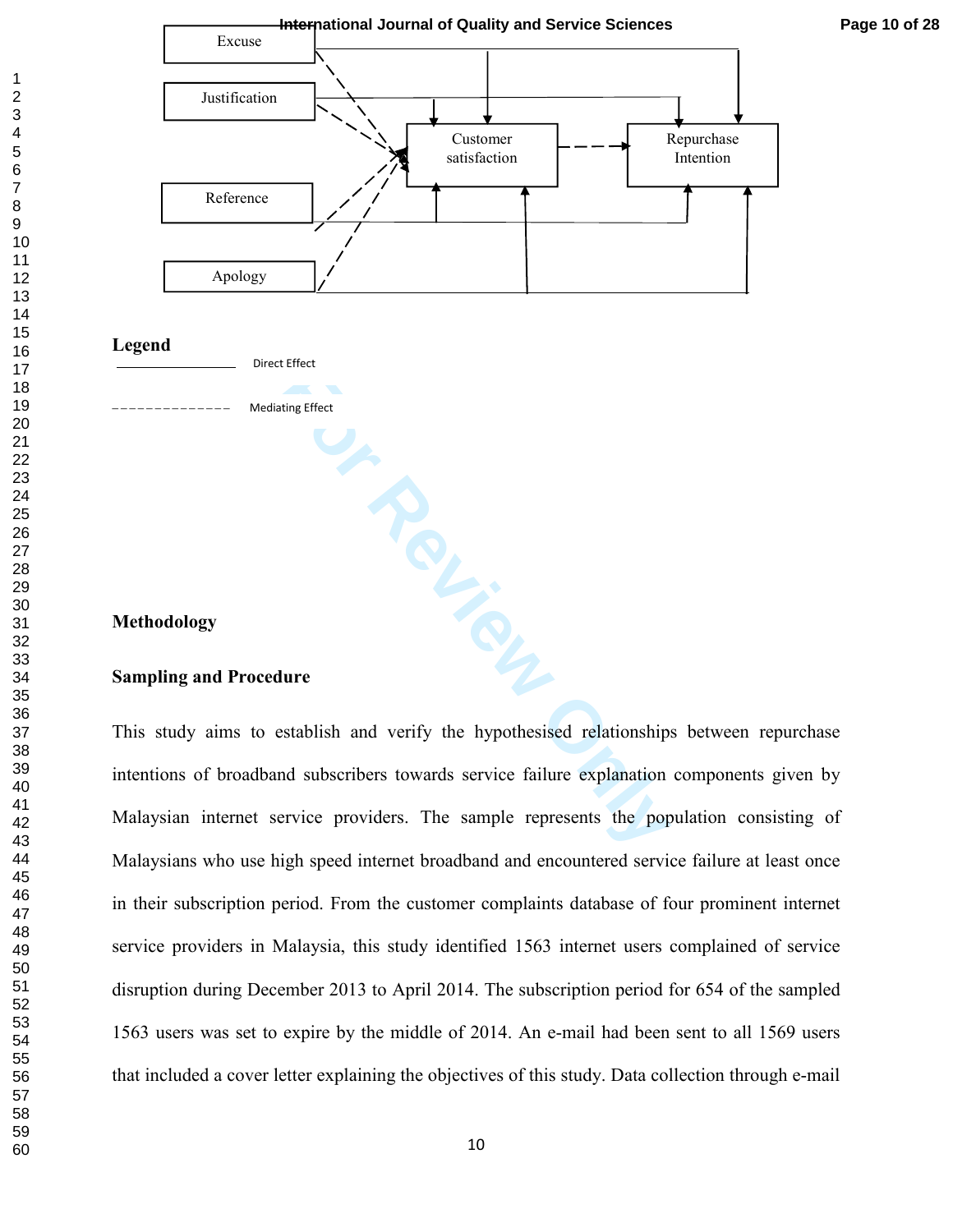was most appropriate for the intended research purposes in view of its minimal cost, time, and required travel. After three reminders and two months effort, a total of 331 responses were returned. Nine responses were invalid as the respondents did not answer the follow-up and were subsequently removed from the study. The remaining 322 were used for further analysis.

# **Instrument Development and Measurement**

Four sampled components challenging. The items the<br>eveloped through a thorough analysis of available<br>radley and Sparks, 2012). Satisfaction constructs us<br>d modified with the dependent variable of repurch<br>xham and Netemeyer The lack of knowledge about types of explanation and limited empirical studies on this issue made it measuring the four sampled components challenging. The items that measure each type of explanation were developed through a thorough analysis of available literature to ensure a suitable instrument (Bradley and Sparks, 2012). Satisfaction constructs used in previous studies have been adopted and modified with the dependent variable of repurchase intention (DeWitt and Brady, 2003; Maxham and Netemeyer, 2003; Mattila, 2001; Swanson and Kelley, 2001b; Huang, 2011). This necessitated a series of modifications to render the questions suitable to the research context.

To analyse the reliability measures, Cronbach's Alpha was calculated and the value of 0.6 was considered the minimum alpha as suggested by other researchers and presented in the Table 1 (Pallant, 2005; Sekaran and Bougie, 2013). The current study implemented content and construct validity to ensure the validity of measures (Pallant, 2005). The content validity was performed through reviewing comprehensive literature in using types of explanation and their relative outcomes. The construct validity was assessed through factor analysis and any items that did not load significantly were eliminated from the questionnaire. The final questionnaire underwent the necessary changes prior to the main study. The questionnaire consists of three main sections. The first section includes demographic questions about the respondents. The second section asks respondents about their experience in service failure and service usage characteristics (e.g. place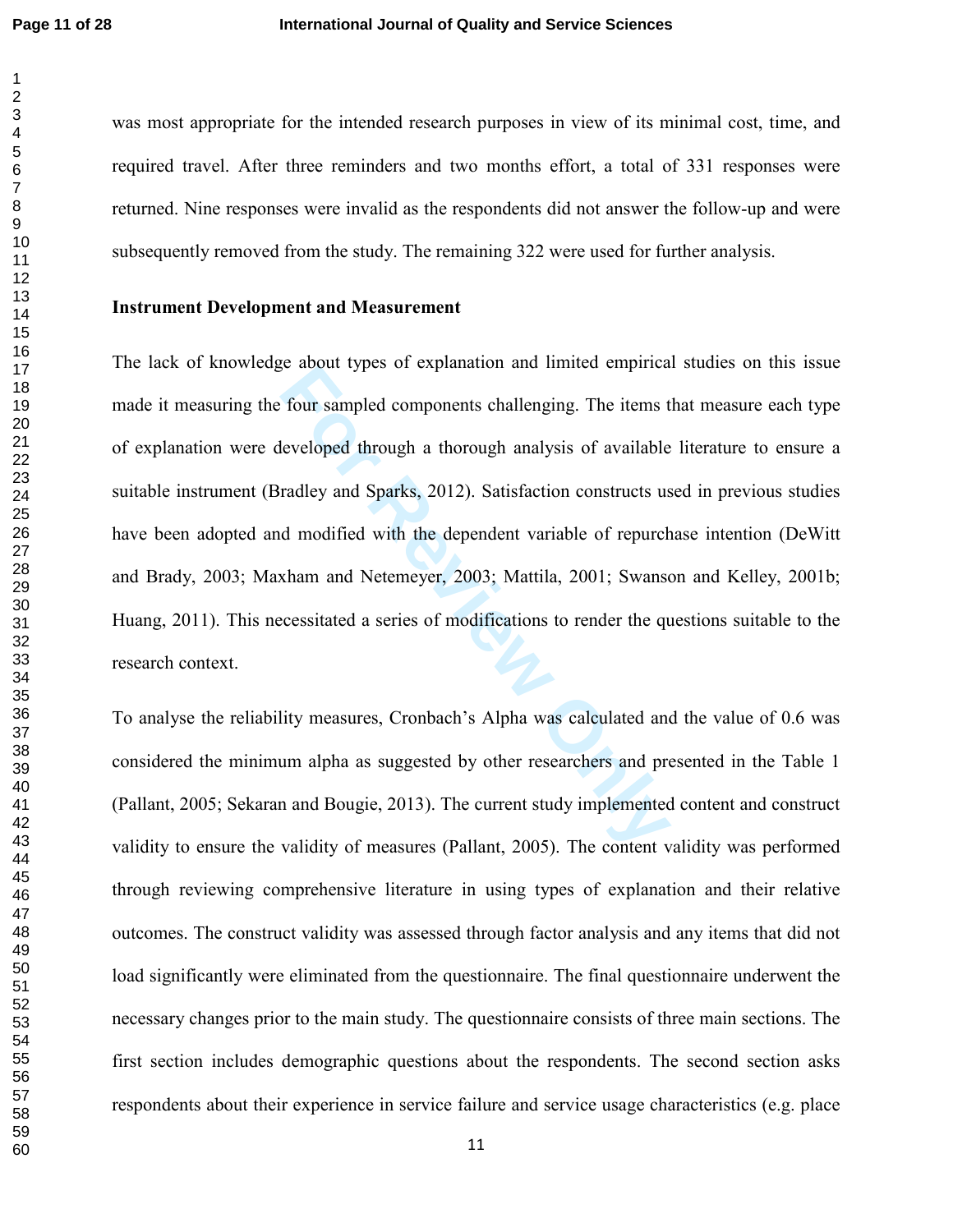of access, hours spent on internet, purpose of use, the ISP of choice, etc.). The final section comprises items measuring six variables (excuse, reference, justification, apology, satisfaction, and repurchase intention). All items are measured ranging from scale 1 (strongly agree) to 7 (strongly disagree). After the three main sections, one question was designed to ask the customers' opinion about the survey and to encourage them to share their comments with the researchers to help improve the quality of the current study. A copy of the questionnaire is included in the Appendix.

# **Results**

#### **Respondents' Attributes**

**For Review** Respondents' attributes indicated that almost 50 per cent of complaints were reported by young adults (Table 1). In Malaysia, more than 50 per cent of internet users age between 20 to 30 years, which likely explains this result. Table 2 also indicates that 82.29 per cent of complaints were due to speed fluctuations, and 66.45 per cent were complaints over the billing system. The respondents agreed that service providers generally take between 24 to 72 hours to fix the problem. However, 17 per cent of respondents found that it took one week to fix their problem, which is probably a significant factor for high levels of dissatisfaction. Additionally, some respondents never got their problem resolved by the service provider. This is almost certain to cause serious NWOM. A very instructive finding is that most of those who complained had higher education.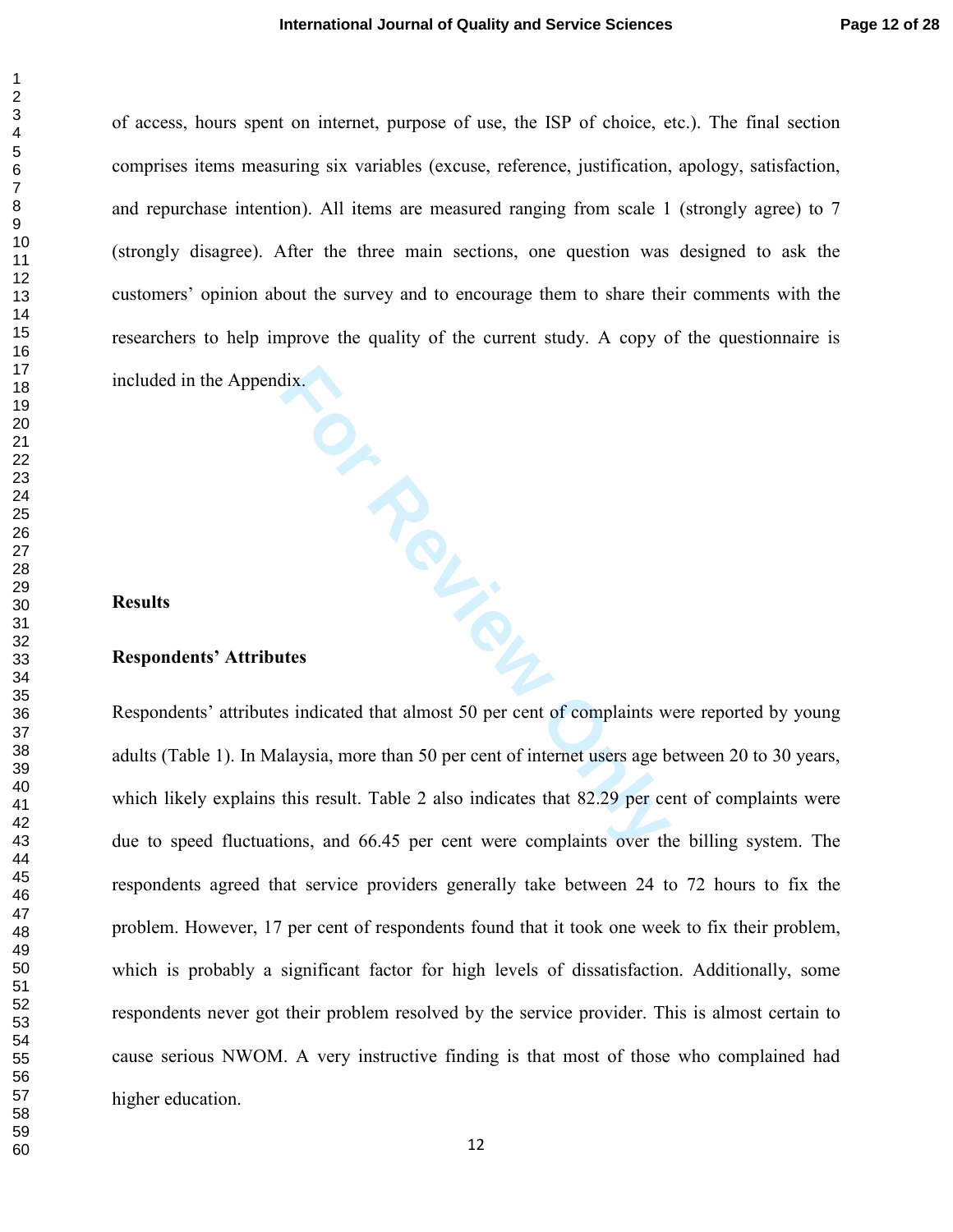| Gender                                                           | N   | $\frac{0}{0}$ | Race                   | N              | $\frac{0}{0}$ |
|------------------------------------------------------------------|-----|---------------|------------------------|----------------|---------------|
| Male                                                             | 176 | 54.7          | Malay                  | 168            | 52.2          |
|                                                                  |     |               | Chinese                | 90             | 28.0          |
| Female                                                           | 146 | 45.3          | Indian                 | 40             | 12.4          |
|                                                                  |     |               | Other Ethnicity        | 24             | 7.5           |
| Total                                                            | 322 | 100           | Total                  | 322            | 100           |
|                                                                  |     |               |                        |                |               |
| Age (years)                                                      |     |               | <b>Education level</b> |                |               |
| $20 - 29$                                                        | 160 | 49.7          | Secondary              | 20             | 6.2           |
| $30 - 39$                                                        | 116 | 36.0          | Diploma                | 44             | 13.7          |
| $40 - 49$                                                        | 36  | 11.2          | Degree                 | 140            | 43.5          |
| 50 and Above                                                     | 10  | 3.1           | Master                 | 98             | 30.4          |
|                                                                  |     |               | PhD                    | 20             | 6.2           |
| Total                                                            | 322 | 100           | Total                  | 322            | 100           |
| Common                                                           |     |               | <b>Time to Fix</b>     |                |               |
| Complain                                                         |     |               |                        |                |               |
| Speed                                                            | 265 | 82.29         | Within 24              | 32             | 9.93          |
|                                                                  |     |               | Hours                  |                |               |
| No Internet                                                      | 56  | 17.39         | 24 to 48 Hours         | 104            | 32.29         |
| service                                                          |     |               |                        |                |               |
| <b>Billing</b>                                                   | 214 | 66.45         | 48 to 72 Hours         | 123            | 38.19         |
| Delaying                                                         | 34  | 10.55         | Within 1 Week          | 56             | 17.39         |
| Reconnection                                                     |     |               |                        |                |               |
| Hardware                                                         | 178 | 55.27         | No solution            | $\overline{7}$ | 2.17          |
| Problem                                                          |     |               |                        |                |               |
|                                                                  |     |               |                        |                |               |
|                                                                  |     |               |                        |                |               |
|                                                                  |     |               |                        |                |               |
| of Measurement Model                                             |     |               |                        |                |               |
|                                                                  |     |               |                        |                |               |
| ne measurement model, this study applied Confirmatory Factor Ana |     |               |                        |                |               |
| technique help in improving internal consistency Moreover CFA al |     |               |                        |                |               |

#### **Table 1: Descriptive Summary of Demographic Profile**

### **Validation of Measurement Model**

To assess the measurement model, this study applied Confirmatory Factor Analysis (CFA) because this technique help in improving internal consistency. Moreover, CFA also assists in evaluating convergent and discriminant validity for reflective constructs. Different fit indices were examined in order to evaluate the measurement model in this study including GFI, AGFI, NFI, and RMSEA. In addition, cut point for each indices were adopted from different empirical studies related with this research context. Specific cut-off points were GFI, AGFI, NFI, and CFI greater than 0.90; RMSEA less than 0.06 and RMR less than 0.05. Table 2 presents the results of the measurement model as analyzed by AMOS 6.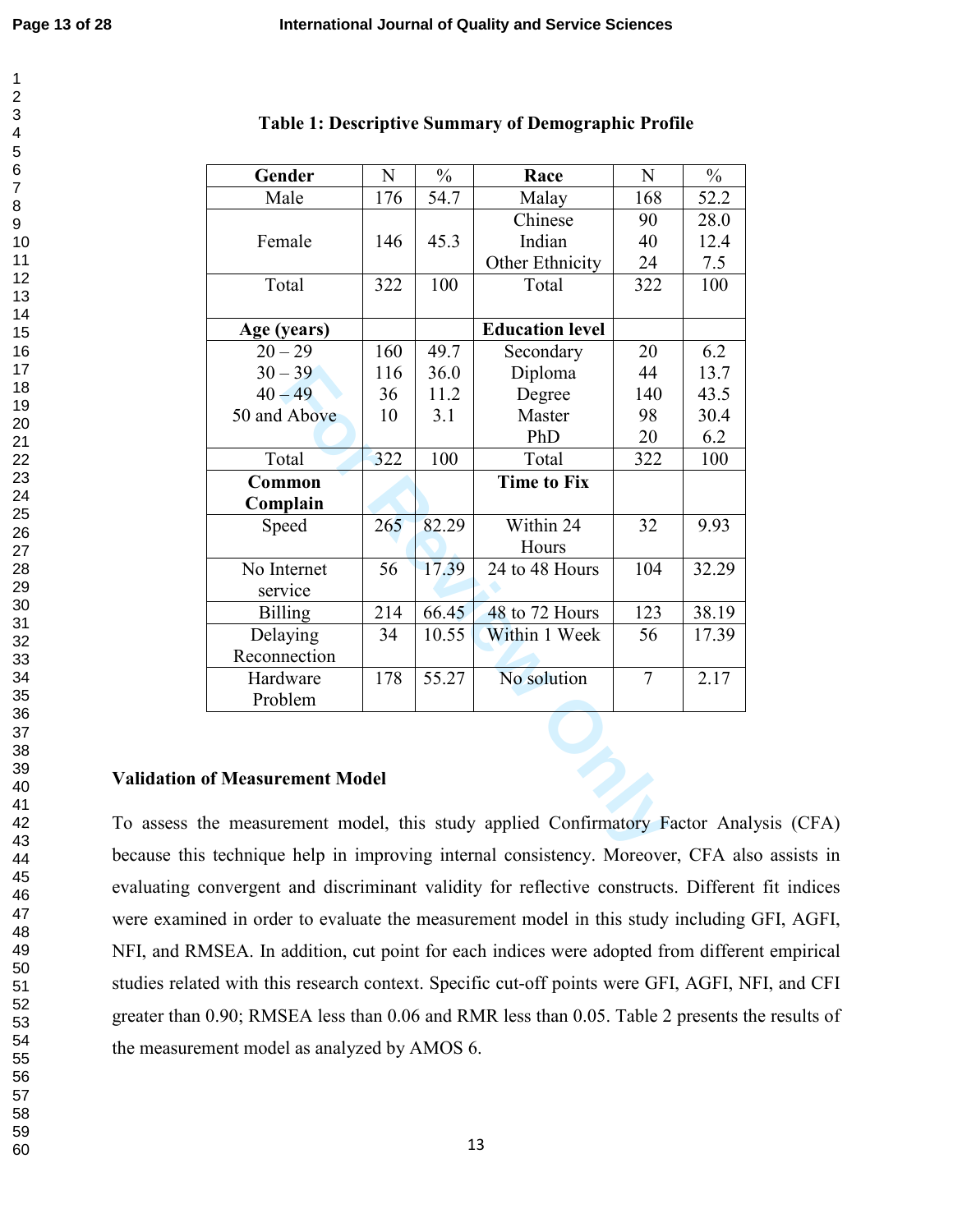CFA's results suggested several modification on few constructs due to the low loading value and insignificant t-value. For instance, one item from excuse was removed because the loading value was below 0.50 (Hair et al. 2006). One possible reason for this low loading value of this construct probably be the irrelevance in the context of internet service. However, loading score for 26 items on 6 variable were higher and adequate to proceed for Structural Equation Modelling (SEM). Loading value for each construct presented in Table 2.

exceed 0.85 then there is no discriminant validity are<br>
in value exceed 0.85. Hence, it can be concluded to value exceed 0.85. Hence, it can be concluded to the concluded with confidence interval, Torkzadeh, Koufteros and Several techniques were applied in this study for assessing discriminant validity including correlation score among constructs and confidence interval test. Kline (2005) suggested that if the correlation values exceed 0.85 then there is no discriminant validity and results revealed that none of the correlation value exceed 0.85. Hence, it can be concluded that there were discriminant validity in this study. Similarly, this study also computed confidence interval for variables. In relation with confidence interval, Torkzadeh, Koufteros and pflughoeft (2003) suggested that if the value of 1 is not included within the computed confidence interval then discriminant validity is supported. None of the interval value in this study had 1 which ensure discriminant validity for this study. Table 2 presents the results of CFA of six variables.

| <b>Factor Indicators</b> | X2   | Df             | $\mathbf{P}$ | <b>GFI</b> | <b>AGFI</b> | <b>CFI</b> | <b>RMSEA</b> | Factor            | Composite |
|--------------------------|------|----------------|--------------|------------|-------------|------------|--------------|-------------------|-----------|
|                          |      |                |              |            |             |            |              | Loading           | Alpha     |
| <b>Excuse</b>            | 3.13 | $\overline{2}$ | .156         | .992       | .958        | .95        | .023         |                   | .909      |
| EX <sub>1</sub>          |      |                |              |            |             |            |              | 0.83              |           |
| EX <sub>2</sub>          |      |                |              |            |             |            |              | $\overline{0.87}$ |           |
| EX <sub>3</sub>          |      |                |              |            |             |            |              | 0.81              |           |
| EX <sub>4</sub>          |      |                |              |            |             |            |              | 0.88              |           |
| Reference                | 3.13 | $\overline{2}$ | .178         | .993       | .972        | .99        | .034         |                   | .876      |
| RE <sub>1</sub>          |      |                |              |            |             |            |              | 0.92              |           |
| RE <sub>2</sub>          |      |                |              |            |             |            |              | 0.91              |           |
| RE <sub>3</sub>          |      |                |              |            |             |            |              | 0.94              |           |
| RE <sub>4</sub>          |      |                |              |            |             |            |              | 0.85              |           |
| <b>Justification</b>     | 3.19 | $\overline{2}$ | .201         | .987       | .961        | .99        | .047         |                   | .913      |
| JU1                      |      |                |              |            |             |            |              | 0.93              |           |
| $\rm{J}U$ $2$            |      |                |              |            |             |            |              | 0.98              |           |

**Table 2: Results of CFA**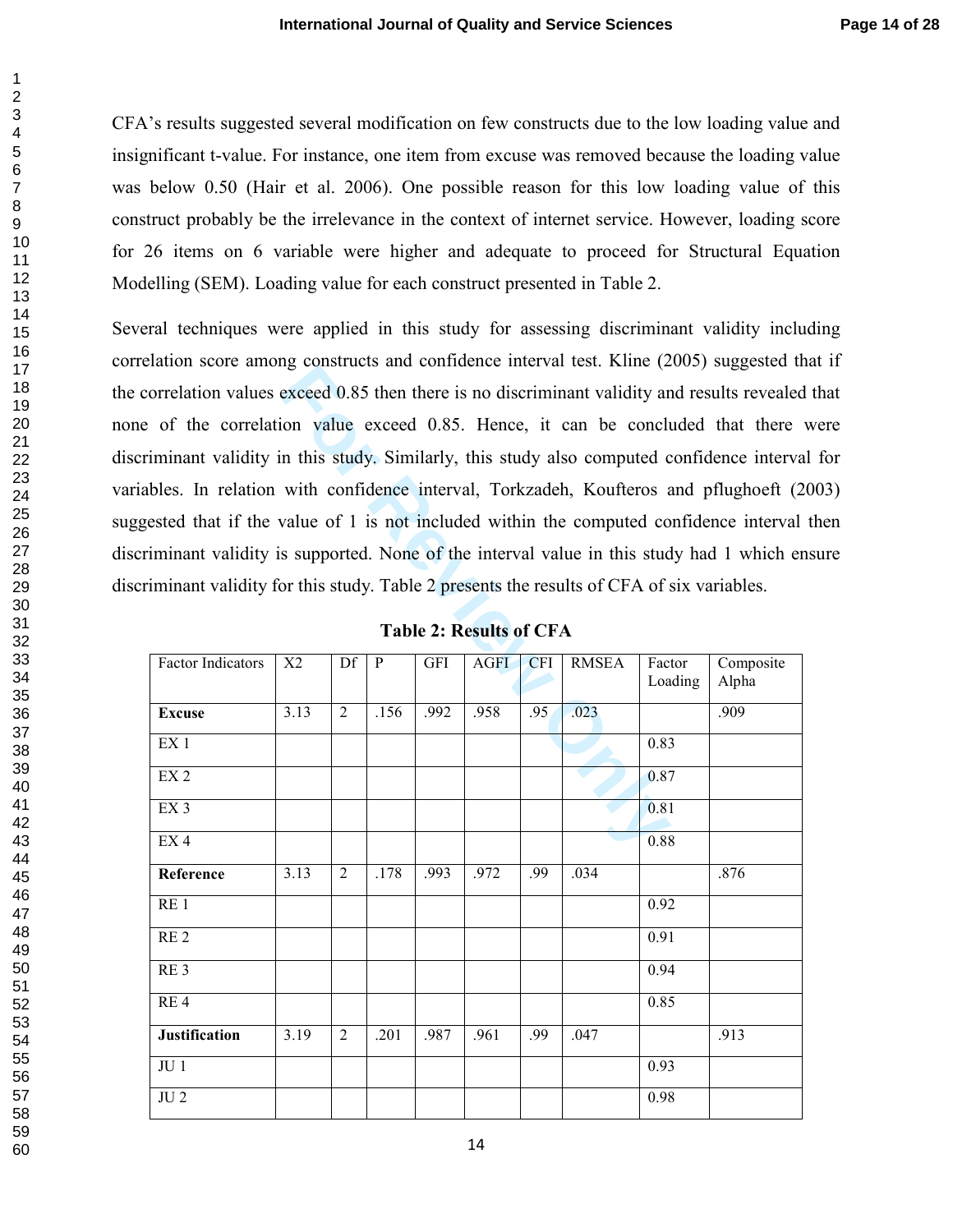| JU4                       |      |                |      |      |      |     |      | 0.82 |      |
|---------------------------|------|----------------|------|------|------|-----|------|------|------|
| $JU$ 5                    |      |                |      |      |      |     |      | 0.84 |      |
| <b>Apology</b>            | 3.17 | $\overline{2}$ | .214 | .992 | .962 | .96 | .049 |      | .921 |
| AP <sub>1</sub>           |      |                |      |      |      |     |      | 0.92 |      |
| AP <sub>2</sub>           |      |                |      |      |      |     |      | 0.87 |      |
| AP <sub>3</sub>           |      |                |      |      |      |     |      | 0.83 |      |
| AP <sub>4</sub>           |      |                |      |      |      |     |      | 0.81 |      |
| <b>Satisfaction</b>       | 3.23 | $\overline{2}$ | .116 | .985 | .949 | .99 | .027 |      | .915 |
| SA1                       |      |                |      |      |      |     |      | 0.95 |      |
| SA <sub>2</sub>           |      |                |      |      |      |     |      | 0.93 |      |
| SA3                       |      |                |      |      |      |     |      | 0.91 |      |
| SA4                       |      |                |      |      |      |     |      | 0.87 |      |
| SA <sub>5</sub>           |      |                |      |      |      |     |      | 0.84 |      |
| Repurchase<br>Intention   | 1.68 | $\overline{4}$ | 0.24 | .993 | .975 | .96 | 0.18 |      | .928 |
| RI <sub>1</sub>           |      |                |      |      |      |     |      | 0.91 |      |
| RI <sub>2</sub>           |      |                |      |      |      |     |      | 0.89 |      |
| RI <sub>3</sub>           |      |                |      |      |      |     |      | 0.86 |      |
| RI <sub>4</sub>           |      |                |      |      |      |     |      | 0.88 |      |
| <b>Hypothesis Testing</b> |      |                |      |      |      |     | 2    |      |      |

# **Hypothesis Testing**

In order to assess mediation effect, two structural equation models were developed and compared using AMOS 6. First model, considered as theoritical model, mainly examined direct and indirect relationship between dimensions of explanation, satisfaction and repurchase intention. Similarly, second model, considered as fully mediated model, developed based on a scenario whereby dimensions of explanation only influenced repurchase intention through customer satisfaction. Similarly, several prior studies suggested two main steps for testing mediation effect using structural equation modelling (SEM), includes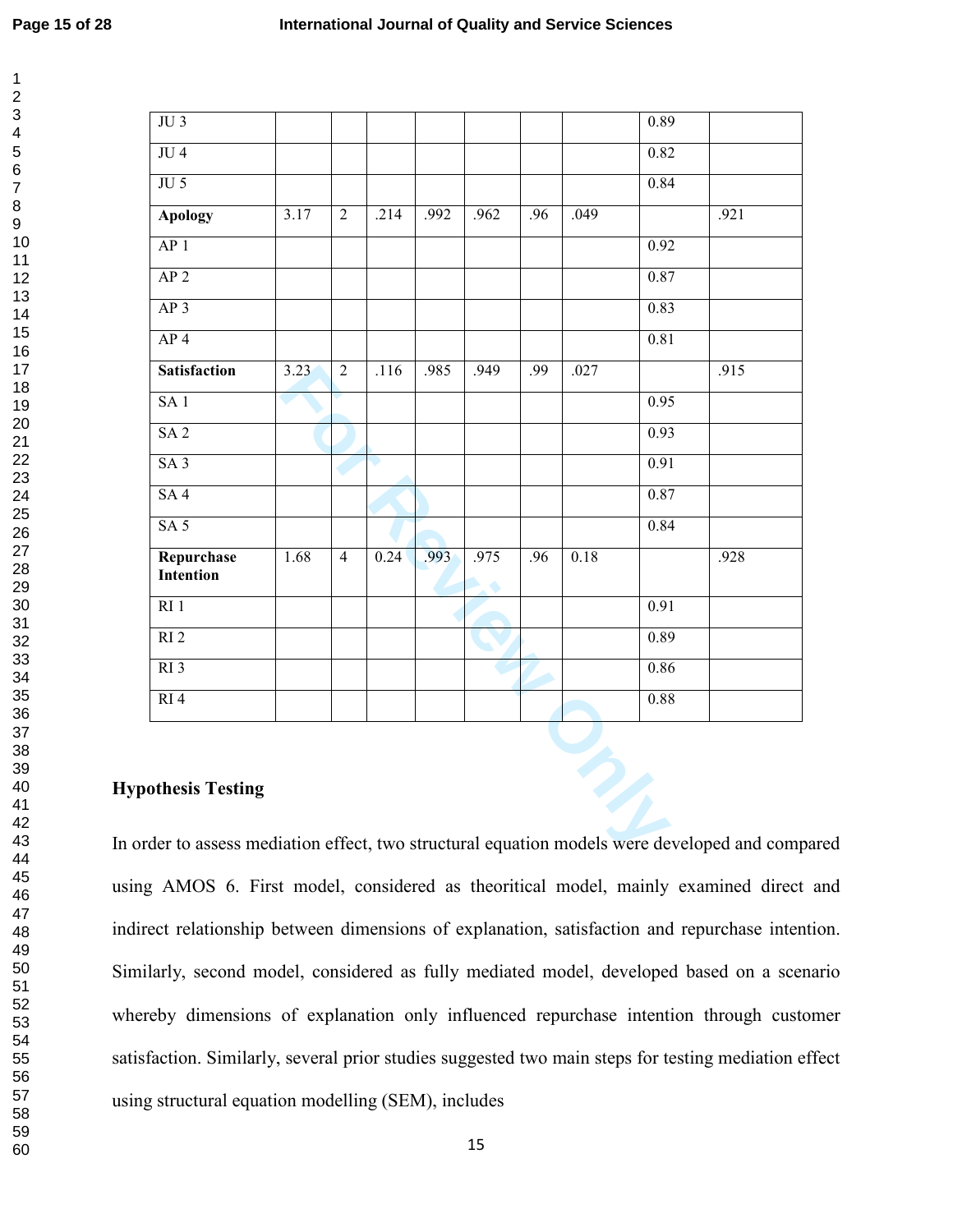- Develop a measurement model and conduct CFA, discussed in previous section, to test the acceptable fit; and then
- Applying structural model techniques to test the hypothesized relationship (Gerbing and Anderson 1988; Hu and Bentler 1999; Amjad et al. 2011).

ral equation for both models. The fit indices for<br>in all aspects  $(X^2 = 10.325$ ; Normed  $X^2 = 0.860$ <br>FRMSE = 0.079). Similarly, results for fully medi<br>B; Normed  $X^2 = 1.46$ ; CFI = 0.878; GFI = 0.989; At<br>excellent results f Then, compared both model to select the best fitting model using different fit indices. This study applied the same approaches applied in many prior studies mentioned above. Table 3 presents the results of structural equation for both models. The fit indices for the theoritical model indicated excellent fit in all aspects ( $X^2 = 10.325$ ; Normed  $X^2 = 0.860$ ; CFI = 0.832; GFI = 0.963; AGFI =  $0.822$ ; RMSE = 0.079). Similarly, results for fully mediated model were also excellent ( $X^2 = 14.678$ ; Normed  $X^2 = 1.46$ ; CFI = 0.878; GFI = 0.989; AGFI = 0.897; RMSE = 0.042). Despite being excellent results for both model, this study applied the Satorra-Bentler scaled  $X^2$  difference test cited in Amjad et al. (2011) to compare the theoretical and full mediation model. Results presented in Table 3 indicated that the difference of  $X^2$  between the two models were 4.35 which is less than 11.07 at 95 percent confidence interval, thus favouring the more parsimonious model with full mediation. Furthermore, all other fit indices for the full mediation were better than theoretical model (i.e. CFI, GFI, AGFI and RMSE).

| Relationship Between Variables |                      | The Theoretical | The fully Mediated | Hypothesis    |
|--------------------------------|----------------------|-----------------|--------------------|---------------|
|                                |                      | Model           | Model              |               |
| Excuse                         | Satisfaction         | $-0.058$        | $-0.058$           | Not supported |
| Reference                      | Satisfaction         | 0.546           | 0.534              | Supported     |
| Justification                  | Satisfaction         | 0.436           | 0.389              | Supported     |
| Apology                        | Satisfaction         | 0.726           | 0.635              | Supported     |
| Excuse                         | Repurchase Intention | $-0.236$        | $-0.236$           | Supported     |
| Reference                      | Repurchase Intention | 0.632           | 0.513              | Supported     |
| Justification                  | Repurchase Intention | 0.485           | 0.436              | Supported     |
| Apology                        | Repurchase Intention | 0.586           | 0.514              | Supported     |
| Satisfaction                   | Repurchase Intention | 0.613           | 0.716              | Supported     |
| $X^2$                          |                      | 10.325          | 14.678             |               |

**Table 3: Results of Structural Equation Analysis for the Both Models**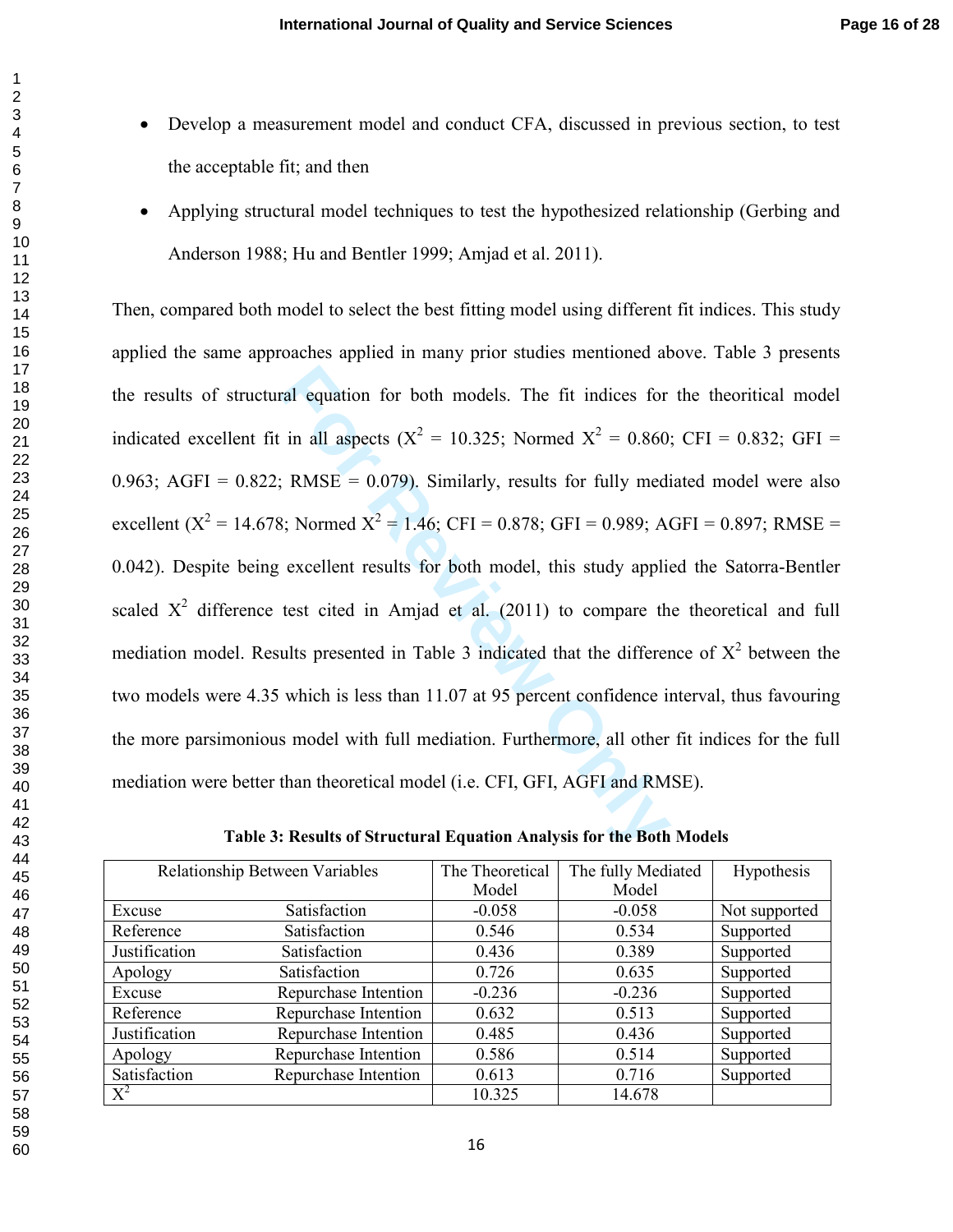| Normed $X^2$                 | 0.860 | 1.46  |  |
|------------------------------|-------|-------|--|
| <b>CFI</b>                   | 0.832 | 0.878 |  |
| <b>GFI</b>                   | 0.963 | 0.989 |  |
| <b>AGFI</b>                  | 0.822 | 0.897 |  |
| <b>RMSE</b>                  | 0.079 | 0.042 |  |
| $R^2$ (SATISFACTION)         | 0.723 | 0.822 |  |
| $R^2$ (REPURCHASE INTENTION) | 0.678 | 0.765 |  |

It me incoletical model (0.822, 0.723 respectively). I<br>Iy mediated model explained repurchase intention<br>espectively). In relation with individual effect, result<br>etion. However, it has significant negative effect or<br>as sign In more details,  $R^2$  results indicated that the fully mediated model explained customer satisfaction better than the theoretical model (0.822, 0.723 respectively). In a similar fashion,  $R^2$ also indicated that fully mediated model explained repurchase intention better than theoretical model (0.765, 0.678 respectively). In relation with individual effect, results revealed that excuse does not affect satisfaction. However, it has significant negative effect on repurchase intention. In contrast apology has significant positive effect on both satisfaction and repurchase intention (0.635, 0.514 respectively). Similarly, preference and justification also have significant positive effect on both customer satisfaction and repurchase intention.

In relation with mediation effect, results revealed that all dimensions of explanation except excuse have partial mediation on repurchase intention because beta value for all these three dimensions were reduced and also significant (Table 3). Overall, in testing our hypothesized model shown in Figure 2, we found that all four dimensions of explanation have significant effect on repurchase intention, but reference, justification and apology have significant mediation on repurchase intention through customer satisfaction.



**Figure 2: Presenting Fully Mediated Model**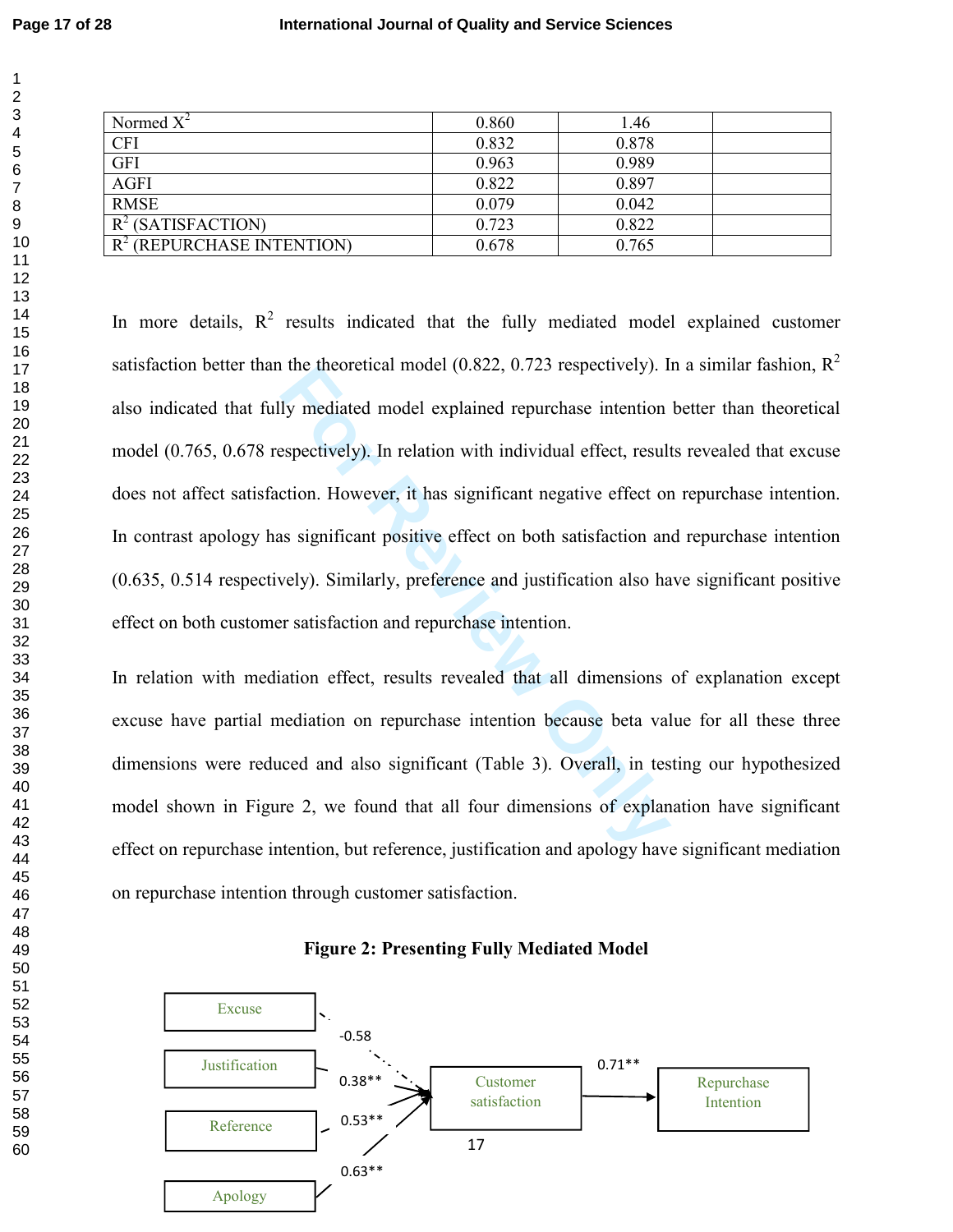**Legend**  Partial Mediation

No mediation \_\_\_\_\_\_\_\_\_\_\_

# **Discussion, Limitation, and Further Study**

**n, and Further Study**<br>customer satisfaction mediates the relationship bety<br>tion and repurchase intention. In other words, custor<br>meceptual model of the current study. It can be c<br>is important when offering an explanation Based on the results, customer satisfaction mediates the relationship between the four different dimensions of explanation and repurchase intention. In other words, customer satisfaction plays a crucial role in the conceptual model of the current study. It can be concluded that gaining customer satisfaction is important when offering an explanation about how or why a service failed. Convincing customers through the correct selection of an explanation's dimensions can reduce the catastrophic effects of failure and can prevent unwanted outcomes. The results of the current study suggest that customer satisfaction can lead to repurchase intention. It is worth mentioning that a lack of research on the mediating role of customer satisfaction between service failure explanation and repurchase intention was a major challenge to validate the findings. Generally, the effect of mediation can be biased through a small sample which led us to perform an empirical study with a relatively larger sample size in order to reduce any biased results.

Considering the results of structural equation modelling, this study realised that the effect of excuse is not considerable compared to justification, reference, and apology which is consistent with Conlon and Murray (1996). Therefore, we can conclude that excuse is not the most favourable answer expected by customers. This is probably due to the negative nature of using an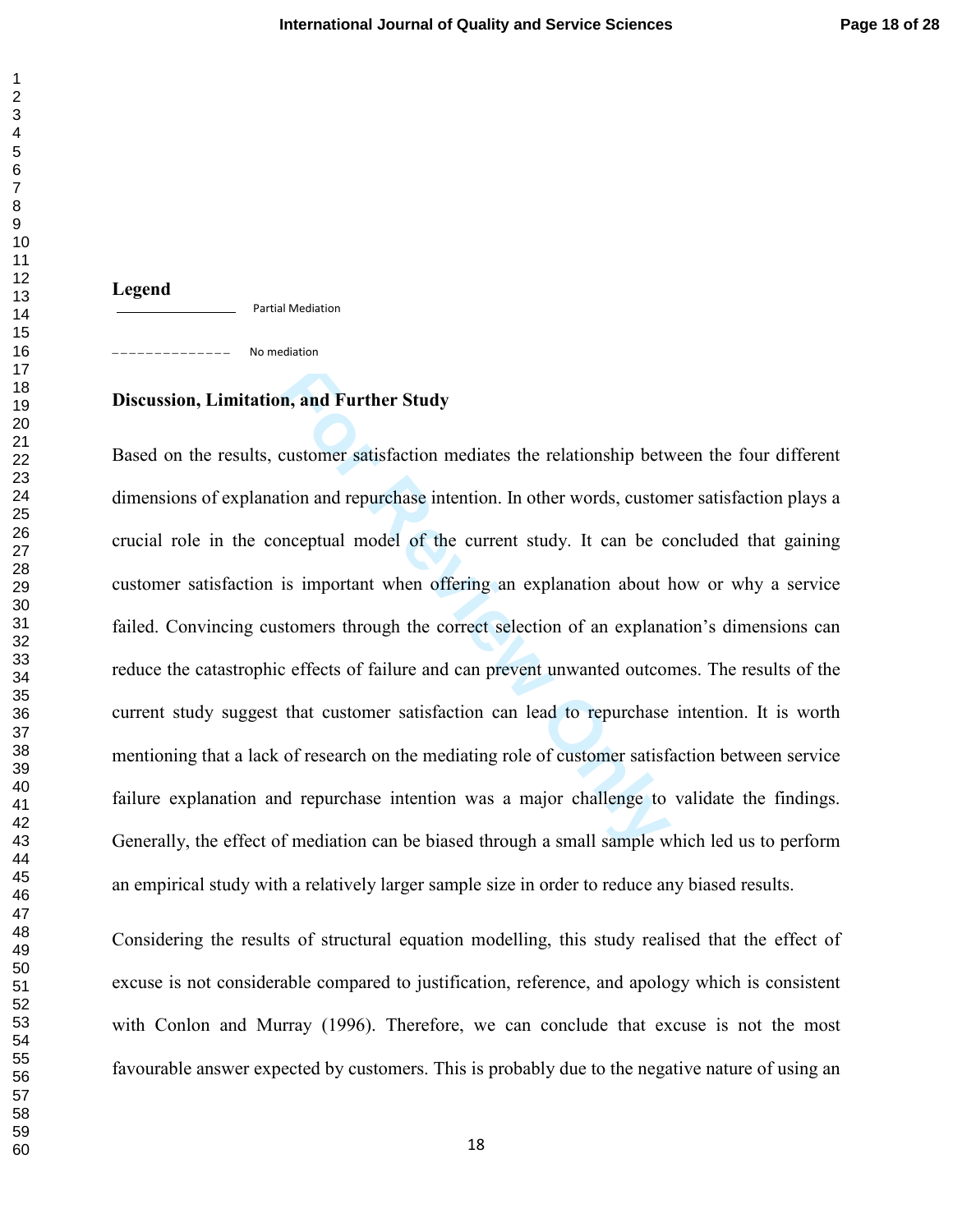excuse (Tax et al, 1998). Furthermore, the current study confirmed the positive impact of justification, reference, and apology indicating that most customers react positively when offered a logical and polite answer. As supported by the findings of the current study, apology is the most favourable recovery compared to excuse, justification, and reference. This has been supported by the findings of Bradley and Sparks (2009) which focused on the impact of apologies.

study also yield that justification is effective<br>ccuse yielded no significant relationship with custom<br>ndings of recent studies like Bradley and Sparks (2<br>and, the results of the present study are congruent wi<br>no found tha The findings of this study also yield that justification is effective in realising customer satisfaction whereas excuse yielded no significant relationship with customer satisfaction. This is in contrast with the findings of recent studies like Bradley and Sparks (2012) and Shaw *et al.* (2003). On the other hand, the results of the present study are congruent with the work of Conlon and Murray (1996) who found that excuse is less favourable compared to justification. Previous studies implemented explanation as a single strategy without considering its four components (Karatepe and Ekiz, 2004). Therefore, this study proposed that explanation can be examined using four different components and can be investigated separately. This proposition is congruent with the study of Bobocel & Zdaniuk (2005) who suggested that explanation types are not equal in terms of characteristics.

This study's findings can fill the gap of empirically examining the mediating effect of four dimensions of explanation on repurchase intention through customer satisfaction (Amro and Rana 2014) Moreover, the findings can be widely implemented in consumer behaviour and our conceptual model can help further analyse the psychological mechanism of accepting failure incidents using explanations through the embracement of customer feelings. In addition, we encourage future researchers to use a moderator of failure severity on this conceptual model and draw on more empirical evidence to support the current study's conceptual model. Hopefully,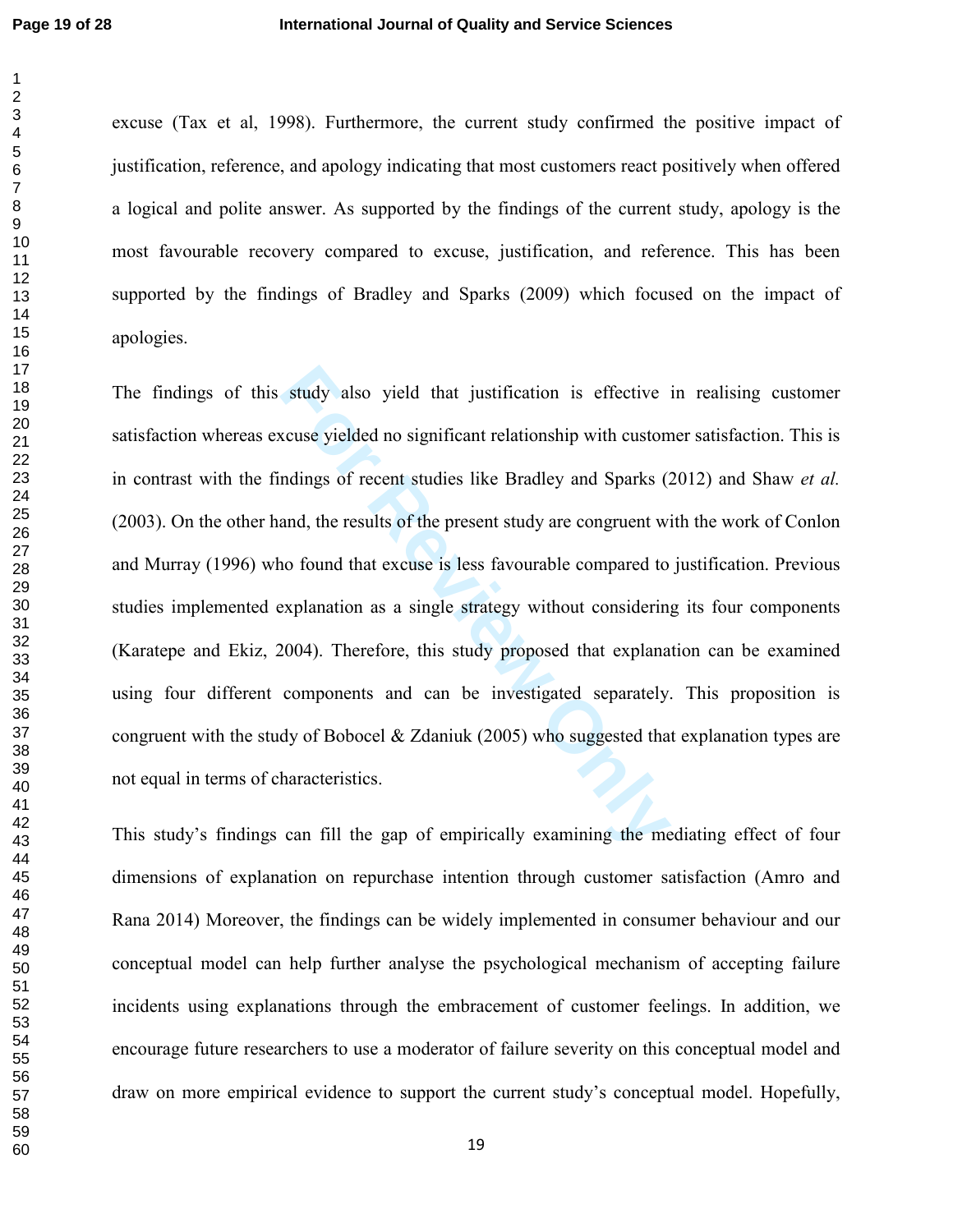our findings can add evidence to previous studies and fill the lack of empirical studies in the field of using service failure explanation and its impact on customer satisfaction and repurchase intention.

## **Managerial Implication**

Franklink and Service matismy, the recovery strategies<br>**Franklink** are another burden for companies that directly<br>**For Review Companies** may ignore these unwanted costs is<br>**Solution** that can simply satisfy customers can b The current study has various managerial implications. While the importance of using explanation may be ignored in the service industry, the recovery strategies such as compensation and other monetary strategies are common methods in recovering from failure incidents. Using monetary recoveries are another burden for companies that directly lead to added costs. Managers who run service companies may ignore these unwanted costs in their future finance. Focusing on strategies that can simply satisfy customers can be rewarding for the company. Understanding the fact that customers need to know the reason for the failure is their right and their need must be addressed through proper explanation by service providers.

The results of this study can be valuable for managers in two ways. When service managers face angry customers suffering from service failure, a sincere apology can minimise the customers' level of anger and cause them to accept and be satisfied with the apology. The same reasoning is true for using a reference. When a customer is dissatisfied with the experience of facing a service failure, perhaps an explanation can be provided by the customer service staff that other customers have experienced worse failures. The result of the current study supports using apology and reference as intangible strategies (non-monetary) to realise customer satisfaction.

In addition, justification, reference and apology can be effective as a non-monetary recovery. Accepting responsibility for a failure can be very important for service managers and their employees since denying one can be translated as negligence and can be a destructive force for

 $\mathbf{1}$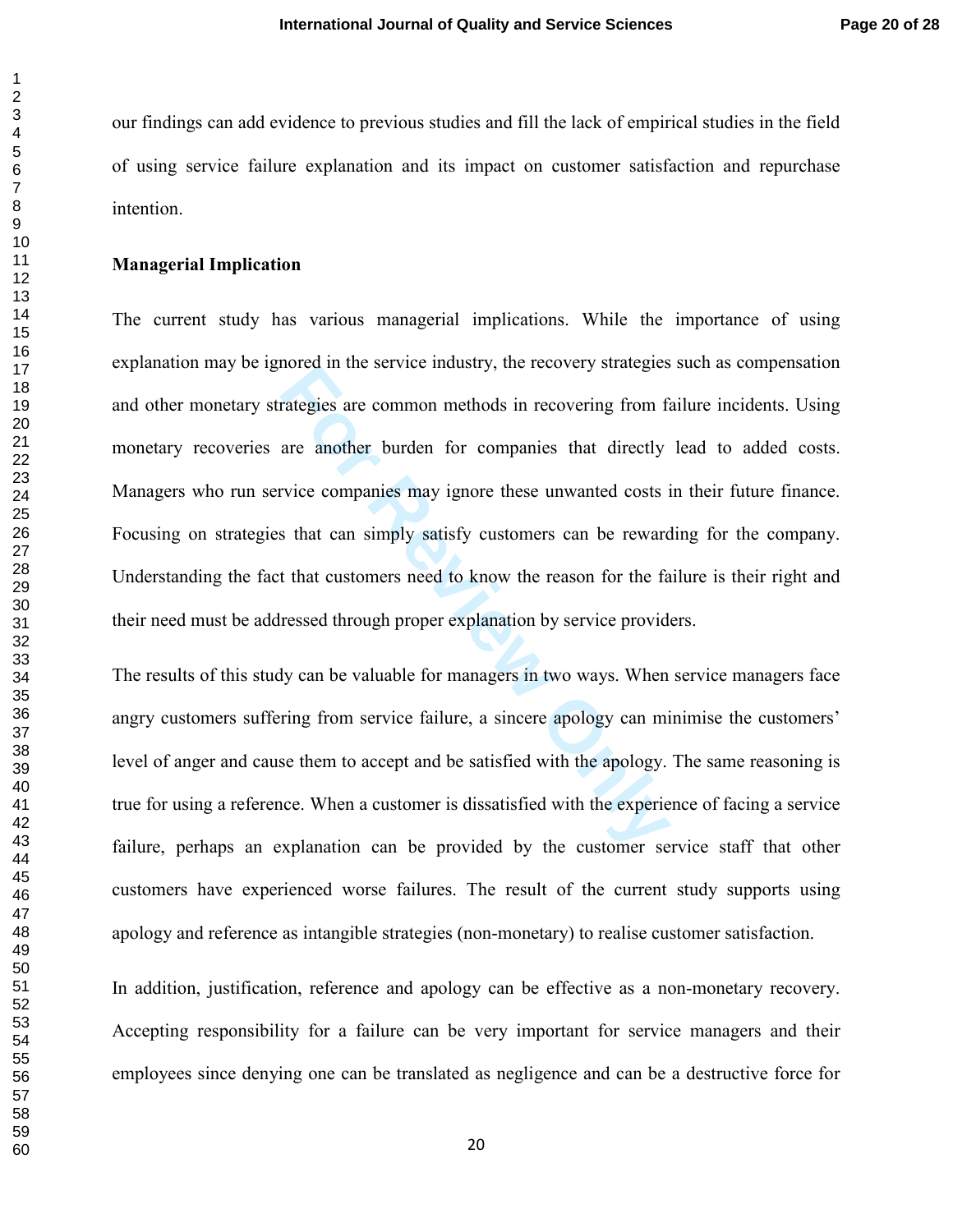the companies' image. Being responsible is a necessary customer perception of the company. Denying responsibility can be translated as the selfish behaviour of a service provider. Customers maintain that a service company is responsible for what happens even if the cause of failure is external. If the company seeks to play a responsible role, instead of using an excuse as a type of explanation, it is better to use justification to satisfy customers. In today's world, managers have realised that losing a customer is much more costly than finding new ones. That is why customer satisfaction is the most noteworthy concept of consumer behaviour which leads us to the second aspect of the managerial implications.

Fraction is the most noteworthy concept of consumer<br>to f the managerial implications.<br>How support the role of customer satisfaction in er<br>export the role of customer satisfaction in er<br>export<br>forming whether this satisfact The results of this study support the role of customer satisfaction in encouraging repurchase intention. The ultimate goal for this study was to study the impact of explanation dimensions on satisfaction and to determine whether this satisfaction results in repurchase intention. This result is valuable for managers since it supports the role of using explanation as a practical tool for fostering positive and profitable outcomes like repeat customer purchase. Although it is good to know which explanation type might be suitable in cases of failure, it is better to realise how to use these explanations effectively. When apology is applicable, it constitutes a sincere gesture to show how sorry one is for the failure. This level of customer care is only feasible through deep understanding of the psychological process of forgiveness and how emotions can be evoked in favour of companies. Training "customer service" employees to perform effectively in using explanations is a good investment for service companies to prevent customers from switching to other service providers.

The current study supports the use of justification, reference, and apology as effective intangible recovery efforts. We suggest not using excuse; however, this does not mean that this is correct for every situation. Our study found that some respondents were not satisfied with an explanation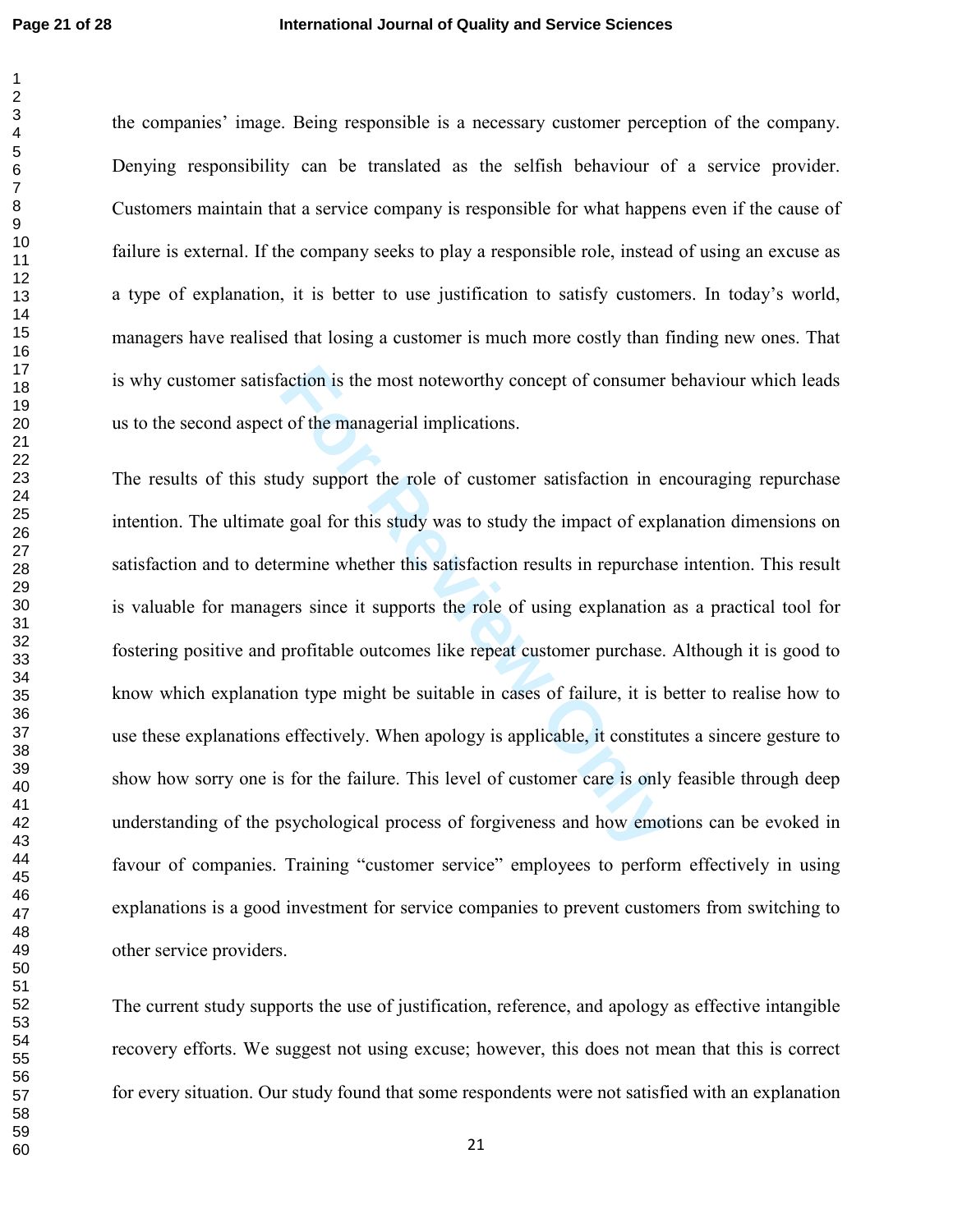and sought full compensation. However, in general, most of our respondents were convinced when offered proper explanations. It is worth mentioning that the effect of using explanation can be increased with the right mixture of different explanations. For instance, our study showed apology is most effective compared to other types of explanation. Therefore, if a service company's representative has realised that reference is the right type of explanation for the aggrieved customer, then it is better to use apology after using reference. In cases where companies find excuse is the only explanation possible, perhaps use of a sincere apology will mitigate the ill effects of excuse. Choosing the right type of explanation is highly important but it is a difficult task and that is why managers must spend time and energy to train front-line staff properly so they can digest the mechanism by which non-tangible recoveries can preserve the company's profitability and image.

#### **Reference**

Amjad A. Abu-ELSamen Mamoun N. Akroush Fayez M. Al-Khawaldeh Motteh S. Al-Shibly, (2011),"Towards an integrated model of customer service skills and customer loyalty", International Journal of Commerce and Management, Vol. 21 Iss 4 pp. 349 - 380

Amro A. M, Rana S. (2014) The role of collective angst during and after a service failure. *Journal of Services Marketing* 28: 223 – 232.

Ana B. C, Juan L. Nicolau, Francisco J. Mas, (2011) The harmful consequences of failed recoveries in the banking industry. *International Journal of Bank Marketing* 29: 32 – 49.

Baron, R. M., and Kenny, D. A. (1986). The moderator–mediator variable distinction in social psychological research: Conceptual, strategic, and statistical considerations*. Journal of personality and social psychology* 51: 1173-1182.

Beth G. C., Gonzalez G. R., DouglaK. S. H. (2010) When demographic differences exist: an analysis of service failure and recovery among diverse participants. *Journal of Services Marketing* 24: 128 – 141.

Bhandari, M. S., Tsarenko, Y., & Polonsky, M. J. (2007). A proposed multi-dimensional approach to evaluating service recovery. *Journal of Services Marketing* 21: 174-185.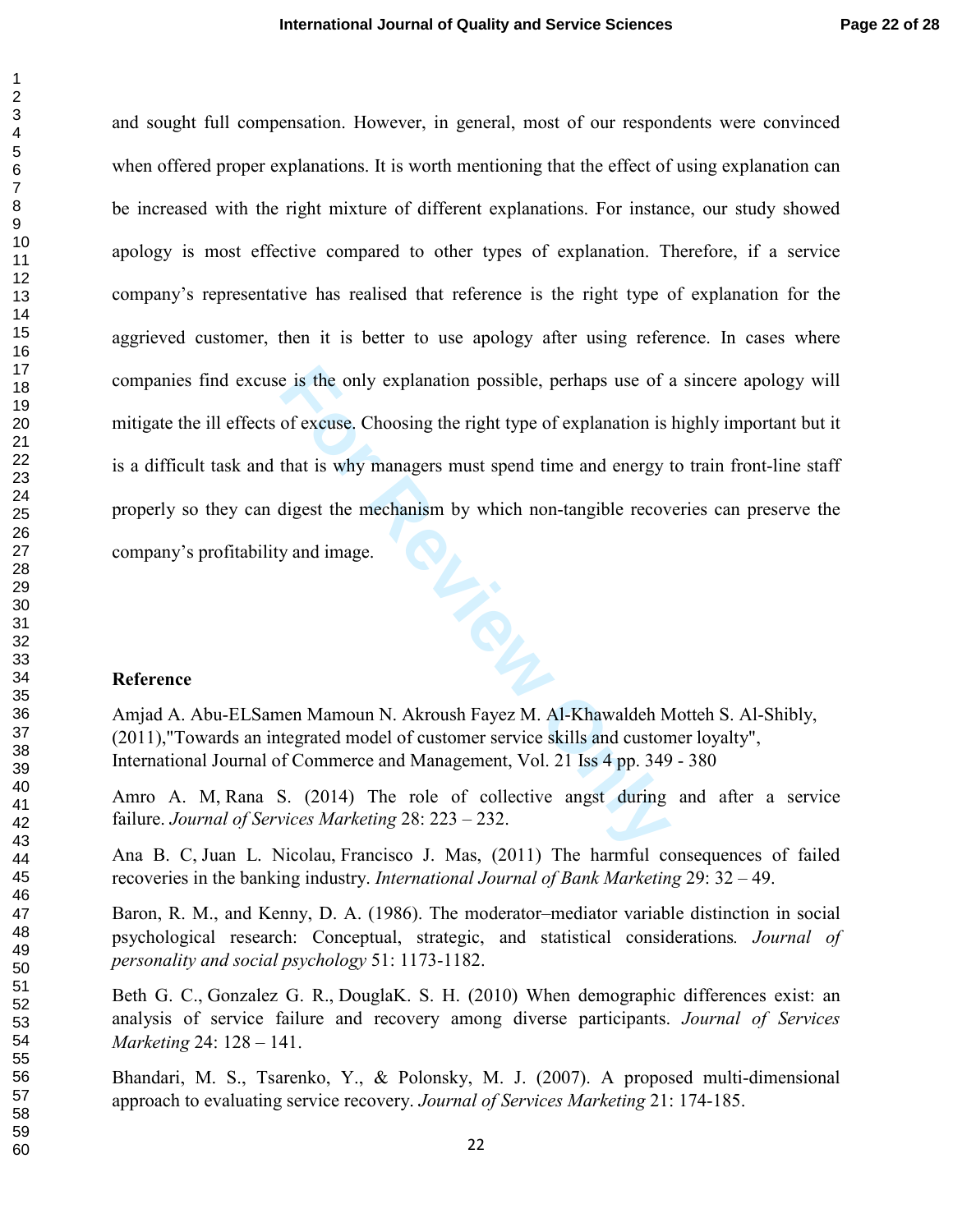Bies, R. J. (1987), The predicament of injustice: the management of moral outrage. In Staw, B. M. and Cummings, L. L. (eds). Research in Organizational Behavior. New York: JAI Press, 289-319.

Bobocel, D. R., and Zdaniuk, A. (2005). How can explanations be used to foster organizational justice. *Handbook of organizational justice*: 1: 469-498.

Boshoff, C., & Leong, J. (1998). Empowerment, attribution and apologising as dimensions of service recovery: an experimental study. *International Journal of Service Industry Managemen t* 9: 24-47.

Bradley, G., L., & Sparks, B. A. (2012). Explanations: if, when, and how they aid service recovery. *Journal of Services Marketing* 26: 41-51.

*Ervices Marketing 26*: 41-51.<br>
Sos A. V. R., Ricardo T. V., Valter A. V., (2009)<br>
covery: the moderating role of attitude toward co<br>
For A62 – 475.<br>
Ana S. M., (2011) A cross-cultural comparison of per-<br>
silure explanatio Celso A. de M., Carlos A. V. R., Ricardo T. V., Valter A. V., (2009) Consumer reaction to service failure and recovery: the moderating role of attitude toward complaining. *Journal of Services Marketing* 23: 462 – 475.

Chen ‐ya W., and Anna S. M., (2011) A cross ‐cultural comparison of perceived informational fairness with service failure explanations. *Journal of Services Marketing* 25: 429 – 439.

Conlon, D. E., and Murray, N. M. (1996). Customer perceptions of corporate responses to product complaints: The role of explanations. *Academy of Management Journal* 39: 1040-1056.

Daniel B., Miriam B., Miguel A. S., and Giancarlo M. P. (2012) Service recovery: a method for assessing performance", *Business Process Management Journal*, 18: 949 – 963.

Davidow, M. (2003). Organizational responses to customer complaints: What works and what doesn't. *Journal of Service Research* 5: 225-250.

Davoud N., Ishak I., Malliga M., and Hamed A. (2012) Perceived justice in service recovery and switching intention: Evidence from Malaysian mobile telecommunication industry. *Management Research Review* 35: 309 – 325.

De Matos, C. A., Rossi, C. A. V., Veiga, R. T. and Vieira, V. A. (2009). Consumer reaction to service failure and recovery: the moderating role of attitude toward complaining. *The Journal of Services Marketing*, 23: 462-475.

DeWitt, T., and Brady, M. K. (2003). Rethinking Service Recovery Strategies The Effect of Rapport on Consumer Responses to Service Failure. *Journal of Service Research* 6: 193-207.

Doan T. N., Janet R. M., and Tracey S. D., (2012) Matching service recovery solutions to customer recovery preferences. *European Journal of Marketing*, 46: 1171 – 1194.

Folger, R. and Cropanzano, R. (1998). Organizational Justice and Human Resource Management. Thousand Oaks CA: Sage, 143.

Gerbing, D. and Anderson, J. (1988), "An updated paradigm for scale development incorporating unidimensionality and its assessment", Journal of Marketing Research, Vol. 25, pp. 186-92.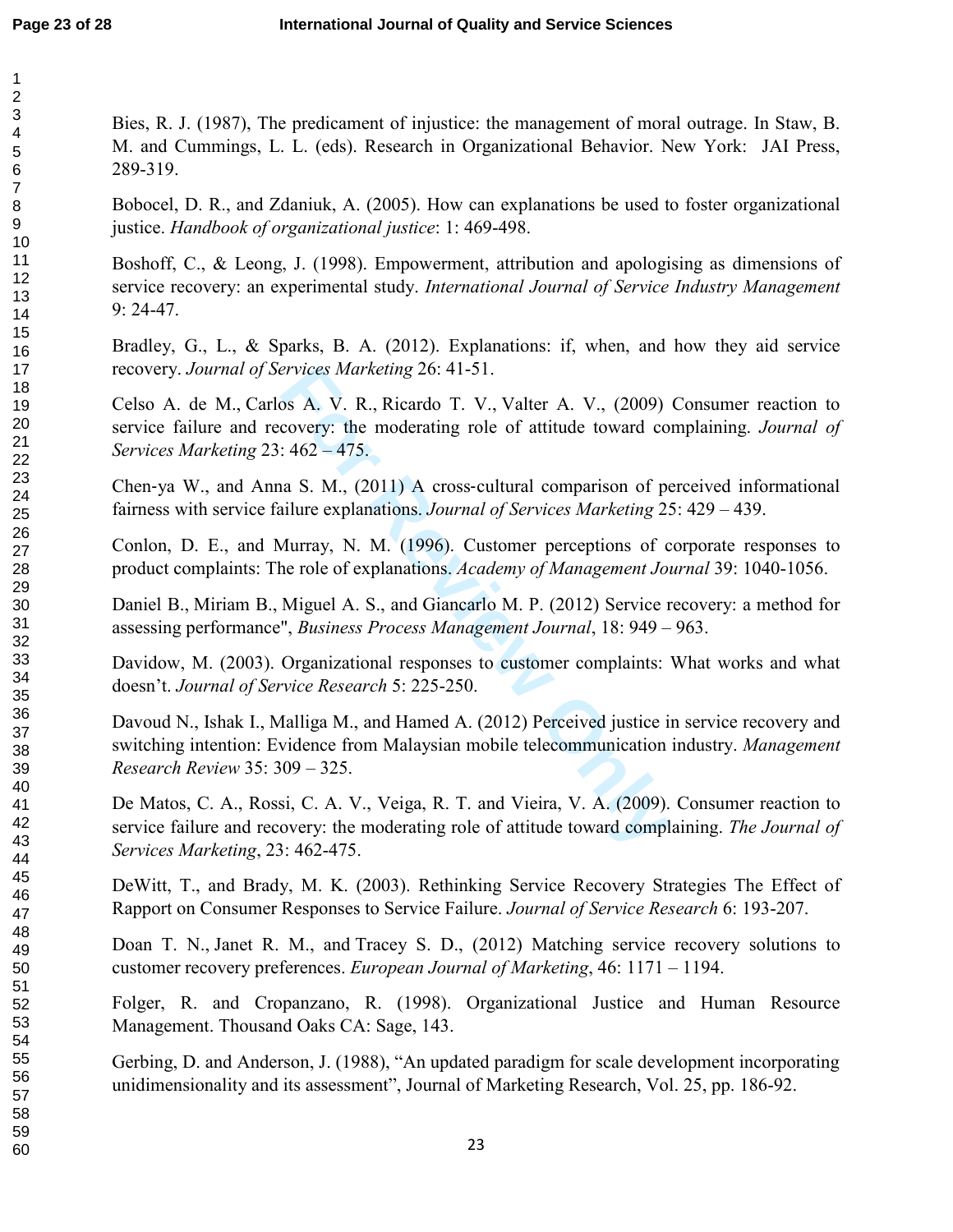Goodwin, C., and Ross, I. (1992). Consumer responses to service failures: influence of procedural and interactional fairness perceptions. *Journal of Business Research* 25: 149-163.

Graham B., and Beverley S. (2012) Explanations: if, when, and how they aid service recovery. *Journal of Services Marketing* 26: 41 – 51.

Hardeep C., and Pinkey D. (2013) Identifying satisfied/dissatisfied service encounters in higher education. *Quality Assurance in Education*, 21: 211 – 222.

Harris, K. E., Grewal, D., Mohr, L. A., and Bernhardt, K. L. (2006). Consumer responses to service recovery strategies: the moderating role of online versus offline environment. *Journal of Business Research* 59: 425-431.

Hareli, S. (2005). Accounting for one's behavior—What really determines its effectiveness? Its type or its content? *Journal for the theory of social behavior* 35: 359-372.

Hsin-Hui L, Yi-Shun W., and Li-Kuan C., (2011) Consumer responses to online retailer's service recovery after a service failure: A perspective of justice theory. *Managing Service Quality: An International Journal* 21: 511 – 534.

Huang, M. H. (2011). Re-examining the effect of service recovery: the moderating role of brand equity. *Journal of Services Marketing* 25: 509-516.

Hu, L. and Bentler, P. (1999), "Cutoff criteria for fit indexes in covariance structural analysis: conventional criteria versus new alternatives", Structural Equation Modeling, Vol. 6, pp. 1-55.

Jean L. H., (2012) The role of cause and affect in service failure", *Journal of Services Marketing* 26: 115 – 123.

Johnston, R., and Fern, A. (1999). Service recovery strategies for single and double deviation scenarios. *Service Industries Journal* 19: 69-82.

ounting for one's behavior—What really determine<br>
urnal for the theory of social behavior 35: 359-372.<br>
W., and Li-Kuan C., (2011) Consumer responses to to<br>
the failure: A perspective of justice theory. *Managin*<br>
21: 511 Johnston, R., and Michel, S. (2008). Three outcomes of service recovery: customer recovery, process recovery and employee recovery. *International Journal of Operations & Production Management* 28: 79-99.

Kai-Yu W., Li-Chun H., Wen-Hai C. (2014) Retaining customers after service failure recoveries: a contingency model. *Managing Service Quality* 24: 318 – 338.

Karatepe, O. M., and Ekiz, E. H. (2004). The effects of organizational responses to complaints on satisfaction and loyalty: a study of hotel guests in Northern Cyprus. *Managing Service Quality* 14: 476-486.

Kau, A. K., and Loh, E. W. Y. (2006). The effects of service recovery on consumer satisfaction: a comparison between complainants and non-complainants. *Journal of Services Marketing* 20: 101-111.

Kelley, S. W., Hoffman, K. D., and Davis, M. A. (1994). A typology of retail failures and recoveries. *Journal of retailing* 69: 429-452.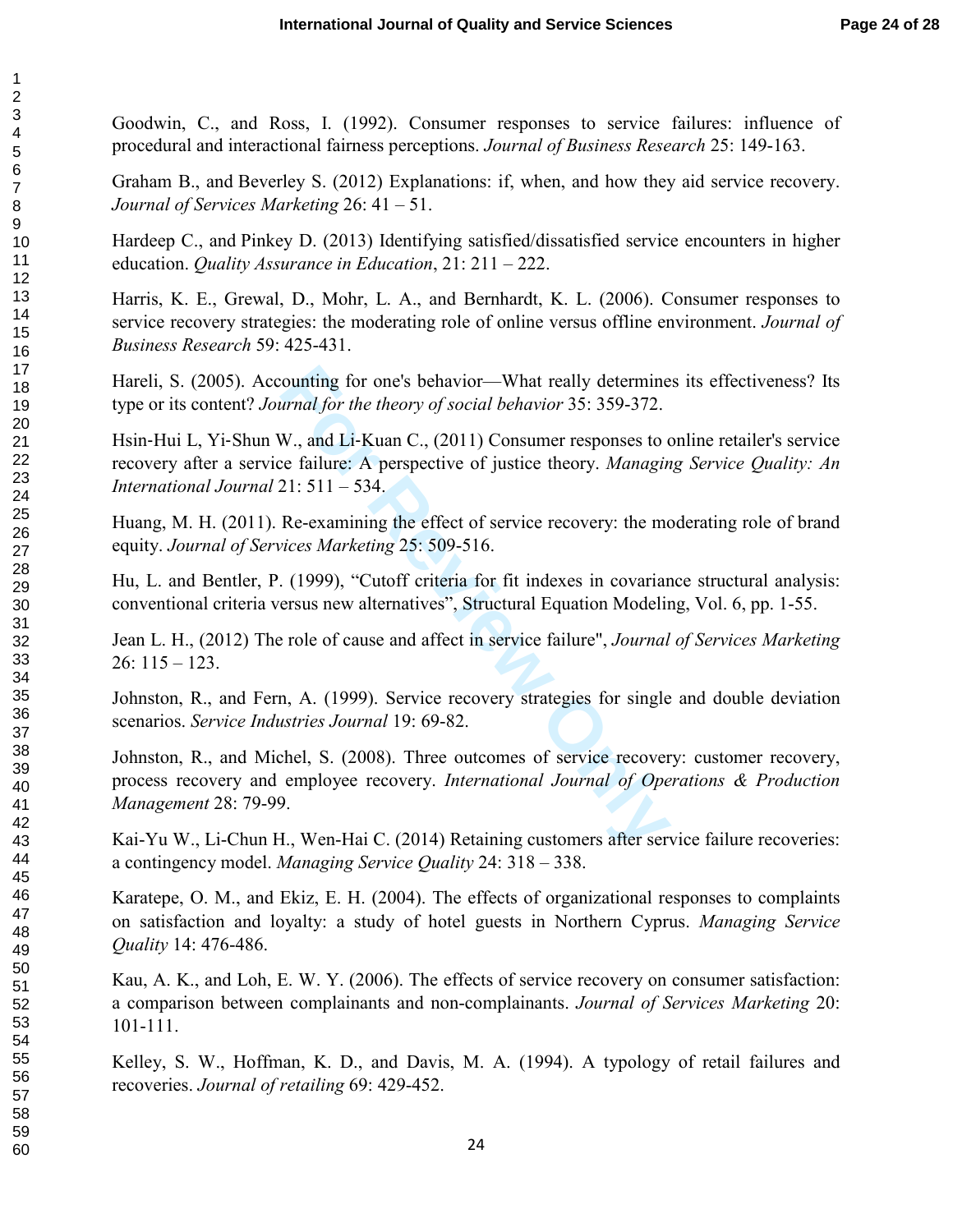60

Komunda, M., and Osarenkhoe, A. (2012). Remedy or cure for service failure? Effects of service recovery on customer satisfaction and loyalty. *Journal of Business Process Management*, 18: 82-103.

Koushiki C. (2013) Service quality and customers' purchase intentions: an empirical study of the Indian banking sector. *International Journal of Bank Marketing* 31: 529 – 543.

Kristen R., K., Martin A. N., and Adrian A. P. (2014) Emotional antecedents and outcomes of service recovery: An exploratory study in the luxury hotel industry. *Journal of Services Marketing* 28: 233 – 243.

Lee E., and Park J. (2010) Service failures in online double deviation scenarios: justice theory approach. *Managing Service Quality: An International Journal* 20: 46 – 69.

Lin, C. P., and Ding, C. G. (2005). Opening the black box: Assessing the mediating mechanism of relationship quality and the moderating effects of prior experience in ISP service. *International Journal of Service Industry Managemen t* 16: 55-80.

Mabel K., Aihie O. (2012) Remedy or cure for service failure? Effects of service recovery on customer satisfaction and loyalty. *Business Process Management Journal* 18: 82 – 101.

María L., S., Ana M. D., Leticia S., and Ana B. R. (2013) An integrated service recovery system (ISRS): Influence on knowledge ‐intensive business services performance. *European Journal of Marketing* 47: 934 – 963.

Mattila, A. S. (2001) The effectiveness of service recovery in a multi-industry setting. *Journal of Services Marketing* 15: 583-596.

*Exerice Quality: An International Journal 20:* 46 – 69<br> *Formal 20: 46* – 69<br> *Formal delaying the black box: Assessing the*<br> *Hy and the moderating effects of prior experies<br>
<i>of Service Industry Management 16: 55-80.*<br> Maxham III, J. G., and Netemeyer, R. G. (2003). Firms reap what they sow: the effects of shared values and perceived organizational justice on customers' evaluations of complaint handling. *Journal of Marketing* 67: 46-62.

Mikael P. (2013) Bank failures and regulation: a critical review. *Journal of Financial Regulation and Compliance* 21: 16 – 38.

Michel, S., Bowen, D., and Johnston, R. (2009) Why service recovery fails: tensions among customer, employee, and process perspectives. *Journal of Service Management* 20: 253-273.

Michel, S., and Meuter, M. L. (2008) The service recovery paradox: true but overrated? *International Journal of Service Industry Managemen t* 19: 441-457.

Mattila, A. S., and Patterson, P. G. (2004). The impact of culture on consumers' perceptions of service recovery efforts. *Journal of Retailing* 80: 196-206.

Miller, J. L., Craighead, C. W., and Karwan, K. R. (2000). Service recovery: a framework and empirical investigation. *Journal of operations Management* 18: 387-400.

Nguyen, D. T., and McColl-Kennedy, J. R. (2003). Diffusing customer anger in service recovery: A conceptual framework. *Australasian Marketing Journal*, 11: 46-55.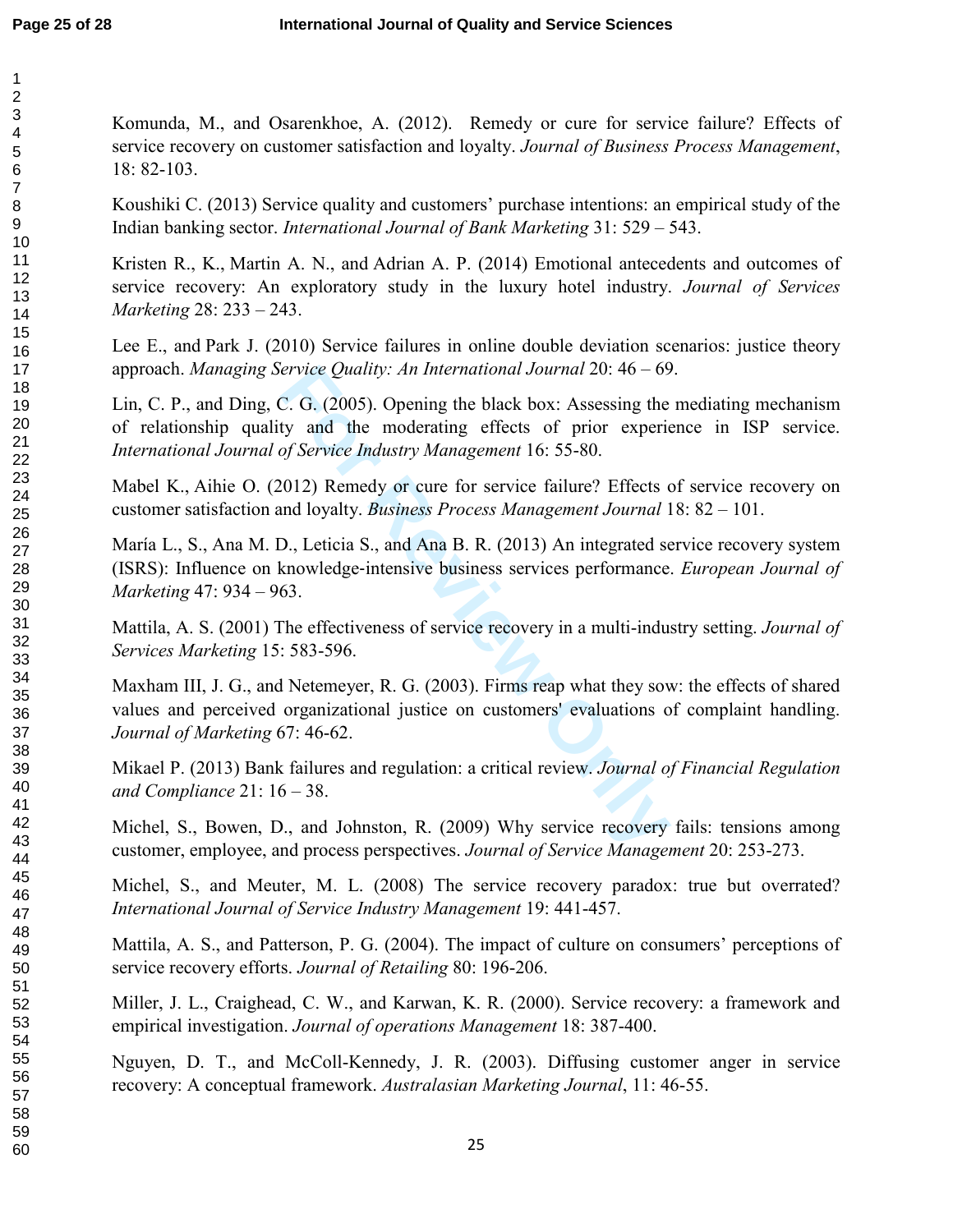Pallant, J. (2005). SPSS survival guide. Open University Press, Maidenhead.

Rania M., Cristiana R. L., and Maria S., (2014) The CURE scale: a multidimensional measure of service recovery strategy. *Journal of Services Marketing*, 28: 300 – 310.

Sekaran U. and Bougie R. (2013) Research Methods for Business, 6th Eds. Wiley.

Shaw, J. C., Wild, E., and Colquitt, J. A. (2003) To justify or excuse? A meta-analytic review of the effects of explanations. *Journal of Applied Psychology*, 88: 444-458.

Smith, A. K., Bolton, R. N., and Wagner, J. (1999) A model of customer satisfaction with service encounters involving failure and recovery. *Journal of marketing research* 36: 356-372.

Sparks, B., and Fredline, L. (2007) Providing an explanation for service failure: Context, content, and customer responses. *Journal of Hospitality & Tourism Research*, 31: 241-260.

Suveera G., (2014) Rewards for failure: an explanation for anomalous executive remuneration. *Journal of Indian Business Research* 6: 90 – 127.

Swanson, S. R., and Kelley, S. W. (2001). Attributions and outcomes of the service recovery process. *Journal of Marketing Theory and Practice* 9: 50-65.

ie, L. (2007) Providing an explanation for service fais. Journal of Hospitality & Tourism Research, 31: 2<br>ewards for failure: an explanation for anomalous ex<br>ness Research 6: 90 – 127.<br>Kelley, S. W. (2001). Attributions an Tammo B., Eelko K.R.E H., and Adriana K., (2014) Effects of complaint behaviour and service recovery satisfaction on consumer intentions to repurchase on the internet. *Internet Research* 24: 608-628.

Thomas B., and Tracy M., (2014) Explanation information and source in service recovery initiatives*. Journal of Services Marketing* 28: 311 – 318.

Torkzadeh, Koufteros and Pflughoeft (2003) Confirmatory analysis of computer self-efficacy. Structural Equation Modeling, 10(2): 263-275.

Tsai C., Yang Y., and Cheng Y. (2014) Does relationship matter? – Customers' response to service failure. *Managing Service Quality* 24: 139 – 159.

Wang K., Hsu L., and Chih W. (2014) Retaining customers after service failure recoveries: a contingency model*. Managing Service Quality* 24: 318 – 338.

Wang, C. Y., and Mattila, A. S. (2011). A cross-cultural comparison of perceived informational fairness with service failure explanations. *Journal of Services Marketing*, 25: 429-439.

Yang Li ‐hua, (2012) Customer satisfaction antecedents within service recovery context: Evidences from "Big 4" banks in China. *Nankai Business Review International* 3: 284 – 301.

Yuanyuan Z., Minxue H., Alex S.L., and Tsang, N. Z., (2013) Recovery strategy for group service failures: The interaction effects between recovery modes and recovery dimensions. *European Journal of Marketing* 47: 1133 – 1156.

Zemke, R. (1999). Service recovery: turning oops into opportunity. In Zemke, R. and Woods, J. (Eds). Best Practices in Customer Service. New York: AMA Publications, 279-288.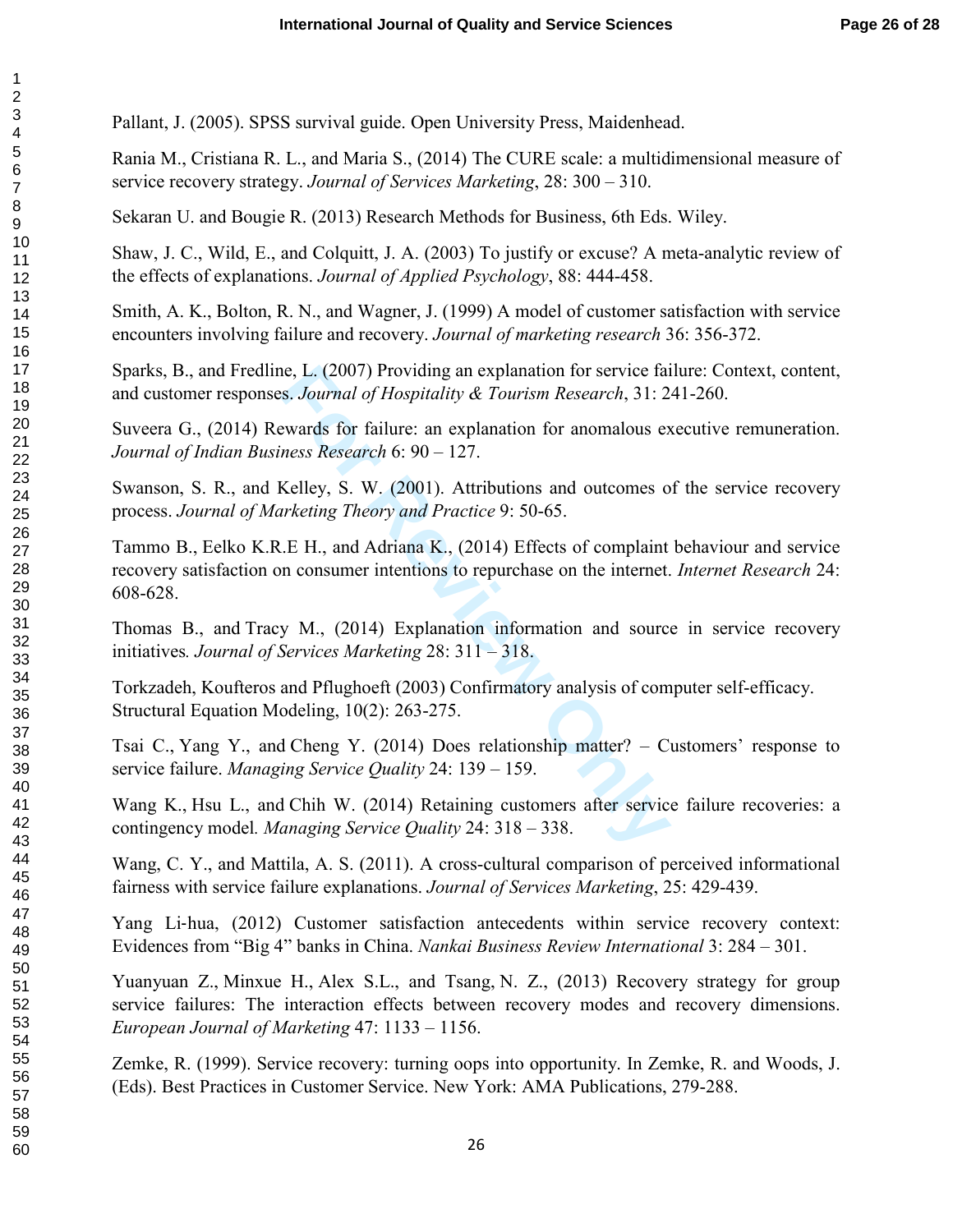$\mathbf{1}$  $\overline{2}$  $\overline{\mathbf{4}}$  $\overline{7}$ 

Zhu, Z., Sivakumar, K., and Parasuraman, A. (2004). A Mathematical Model of Service Failure and Recovery Strategies. *Decision Sciences* 35: 493-525.